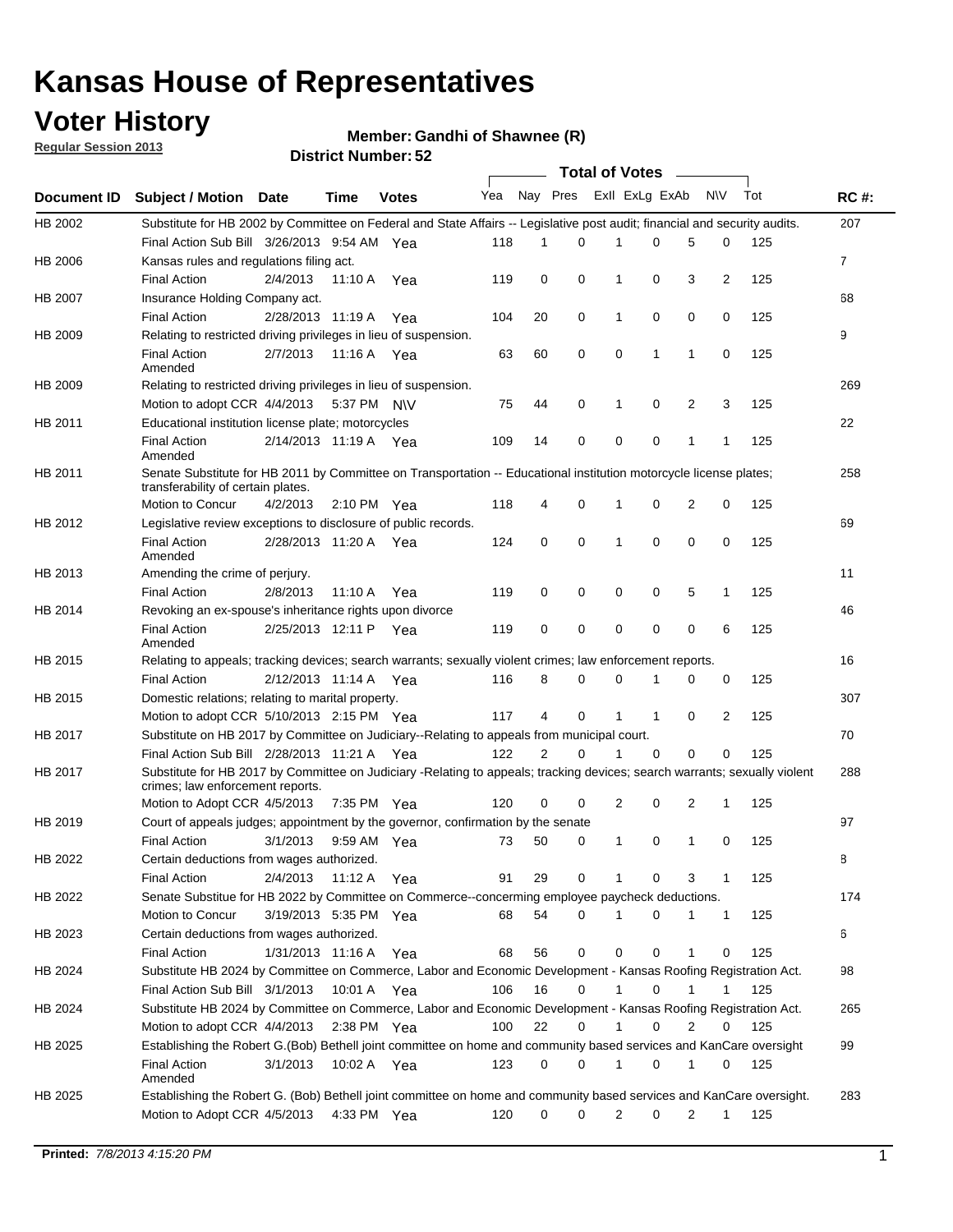## **Voter History**

**Member: Gandhi of Shawnee (R)** 

**Regular Session 2013**

|             |                                                                                                                                                                                                                                                       |                       |         |              |     |                | <b>Total of Votes</b> |             |                |                |           |     |             |
|-------------|-------------------------------------------------------------------------------------------------------------------------------------------------------------------------------------------------------------------------------------------------------|-----------------------|---------|--------------|-----|----------------|-----------------------|-------------|----------------|----------------|-----------|-----|-------------|
| Document ID | <b>Subject / Motion Date</b>                                                                                                                                                                                                                          |                       | Time    | <b>Votes</b> | Yea | Nay Pres       |                       |             | Exll ExLg ExAb |                | <b>NV</b> | Tot | <b>RC#:</b> |
| HB 2028     | Providing for venue in Shawnee County District Court in certain forfeiture proceedings                                                                                                                                                                |                       |         |              |     |                |                       |             |                |                |           |     | 12          |
|             | <b>Final Action</b><br>Amended                                                                                                                                                                                                                        | 2/8/2013              |         | 11:12 A Yea  | 119 | 1              | $\Omega$              | $\mathbf 0$ | 0              | 5              | 0         | 125 |             |
| HB 2028     | Providing for venue in Shawnee County District Court in certain forfeiture proceedings                                                                                                                                                                |                       |         |              |     |                |                       |             |                |                |           |     | 199         |
|             | Motion to Concur                                                                                                                                                                                                                                      | 3/25/2013 9:36 AM Yea |         |              | 120 | 0              | 0                     | 2           | 0              | 2              | 1         | 125 |             |
| HB 2030     | Creating wounded warrior deer hunting permits for injured combat veterans.                                                                                                                                                                            |                       |         |              |     |                |                       |             |                |                |           |     | 25          |
|             | <b>Final Action</b><br>Amended                                                                                                                                                                                                                        | 2/15/2013 11:16 A     |         | Yea          | 115 | 0              | 0                     | 2           | $\overline{2}$ | 3              | 3         | 125 |             |
| HB 2033     | Concerning the regulation of knives                                                                                                                                                                                                                   |                       |         |              |     |                |                       |             |                |                |           |     | 143         |
|             | <b>Final Action</b>                                                                                                                                                                                                                                   | 3/7/2013              | 12:12 P | Yea          | 93  | 28             | 0                     | 1           | 0              | 3              | 0         | 125 |             |
| HB 2033     | Concerning the regulation of knives.                                                                                                                                                                                                                  |                       |         |              |     |                |                       |             |                |                |           |     | 270         |
|             | Motion to adopt CCR 4/4/2013                                                                                                                                                                                                                          |                       |         | 5:43 PM Yea  | 95  | 26             | 0                     |             | 0              | 3              | 0         | 125 |             |
| HB 2034     | Human trafficking; crimes of commercial sexual exploitation of a child, selling sexual relations, promoting the sale of sexual<br>relations and buying sexual relations; children in need of care; staff secure faciliies.                            |                       |         |              |     |                |                       |             |                |                |           |     | 17          |
|             | <b>Final Action</b><br>Amended                                                                                                                                                                                                                        | 2/12/2013 11:16 A Yea |         |              | 124 | $\Omega$       | 0                     | 0           | 1              | 0              | 0         | 125 |             |
| HB 2034     | S Sub for HB 2034 by Committee on Judiciary - Human trafficking; crimes of commercial sexual exploitation of a child, selling<br>sexual relations, promoting the sale of sexual relations and buying sexual relations; children in need of care;staff |                       |         |              |     |                |                       |             |                |                |           |     | 282         |
|             | Motion to Adopt CCR 4/5/2013 4:18 PM Yea                                                                                                                                                                                                              |                       |         |              | 120 | 0              | 0                     | 2           | 0              | $\overline{2}$ | 1         | 125 |             |
| HB 2035     | Cities; experience requirements for plumbers, electricians and certain mechanical contractors.                                                                                                                                                        |                       |         |              |     |                |                       |             |                |                |           |     | 29          |
|             | <b>Final Action</b>                                                                                                                                                                                                                                   | 2/18/2013 11:16 A     |         | Yea          | 117 | 2              | 0                     | 2           | 0              | 4              | 0         | 125 |             |
| HB 2037     | Public property; religious displays; other displays.                                                                                                                                                                                                  |                       |         |              |     |                |                       |             |                |                |           |     | 176         |
|             | <b>Final Action</b>                                                                                                                                                                                                                                   | 3/20/2013 10:27 A     |         | Yea          | 120 | 3              | 0                     | 1           | 0              | 1              | 0         | 125 |             |
| HB 2041     | Criminal history record information; definition; municipal court reporting; district court reporting.                                                                                                                                                 |                       |         |              |     |                |                       |             |                |                |           |     | 19          |
|             | <b>Final Action</b>                                                                                                                                                                                                                                   | 2/13/2013 11:23 A     |         | Yea          | 119 | 3              | 0                     | 0           | 0              | 3              | 0         | 125 |             |
| HB 2042     | Appraisal of property for taxation purposes; appeals; changes.                                                                                                                                                                                        |                       |         |              |     |                |                       |             |                |                |           |     | 158         |
|             | <b>Final Action</b><br>Amended                                                                                                                                                                                                                        | 3/18/2013 11:19 A     |         | Yea          | 109 | 12             | 0                     | 2           | 0              | 2              | 0         | 125 |             |
| HB 2043     | Aggravated battery; driving under the influence.                                                                                                                                                                                                      |                       |         |              |     |                |                       |             |                |                |           |     | 100         |
|             | <b>Final Action</b><br>Amended                                                                                                                                                                                                                        | 3/1/2013              |         | 10:03 A Yea  | 123 | 0              | 0                     |             | 0              | 1              | 0         | 125 |             |
| HB 2043     | Senate Substitute for HB 2043 by Committee on Judiciary - Attorney general; duties and responsibilities; notice of intent to<br>seek the death penalty.                                                                                               |                       |         |              |     |                |                       |             |                |                |           |     | 271         |
|             | Motion to adopt CCR 4/4/2013                                                                                                                                                                                                                          |                       |         | 5:48 PM Yea  | 121 | 0              | 0                     |             | 0              | 3              | 0         | 125 |             |
| HB 2044     | Increasing the penalty for a person who distributes a controlled substance that causes great bodily harm or death.                                                                                                                                    |                       |         |              |     |                |                       |             |                |                |           |     | 101         |
|             | <b>Final Action</b><br>Amended                                                                                                                                                                                                                        | 3/1/2013              | 10:05 A | Yea          | 112 | 11             | 0                     |             | 0              |                | 0         | 125 |             |
| HB 2047     | Requiring certain municipalities to vote to increase property tax revenues over previous year when such increase exceeds<br>inflation; publication.                                                                                                   |                       |         |              |     |                |                       |             |                |                |           |     | 186         |
|             | <b>Final Action</b><br>Amended                                                                                                                                                                                                                        | 3/21/2013 11:29 A Yea |         |              | 68  | 53             | 0                     |             | 0              | 3              | 0         | 125 |             |
| HB 2049     | Kansas department of agriculture; increasing certain fees and eliminating sunsets on various program fees.                                                                                                                                            |                       |         |              |     |                |                       |             |                |                |           |     | 59          |
|             | <b>Final Action</b><br>Amended                                                                                                                                                                                                                        | 2/27/2013 12:23 P     |         | Nav          | 77  | 46             | 0                     | 1           | 0              | 1              | 0         | 125 |             |
| HB 2049     | Kansas department of agriculture; increasing certain fees; concerning sunsets on various program fees.                                                                                                                                                |                       |         |              |     |                |                       |             |                |                |           |     | 324         |
|             | Motion to adopt CCR 6/2/2013                                                                                                                                                                                                                          |                       | 12:28 A | Yea          | 45  | 64             | 0                     |             | 0              | 6              | 9         | 125 |             |
| HB 2050     | Agriculture; agricultural chemical registration; pesticide business liablity insurance; repeal of the Kansas agricultural liming<br>materials act.                                                                                                    |                       |         |              |     |                |                       |             |                |                |           |     | 60          |
|             | <b>Final Action</b><br>Amended                                                                                                                                                                                                                        | 2/27/2013 12:25 P     |         | Yea          | 103 | 20             | 0                     | 1           | 0              | 1              | 0         | 125 |             |
| HB 2051     | Substitute for HB 2051 by Committee on Agriculture and Natural Resources--Amending provisions relating to dams,<br>obstructions, sstreams and water flex accounts and transfer permits.                                                               |                       |         |              |     |                |                       |             |                |                |           |     | 50          |
|             | Final Action Sub Bill 2/26/2013 2:12 PM Yea                                                                                                                                                                                                           |                       |         |              | 117 | $\overline{c}$ | 0                     | 0           | 0              | 0              | 6         | 125 |             |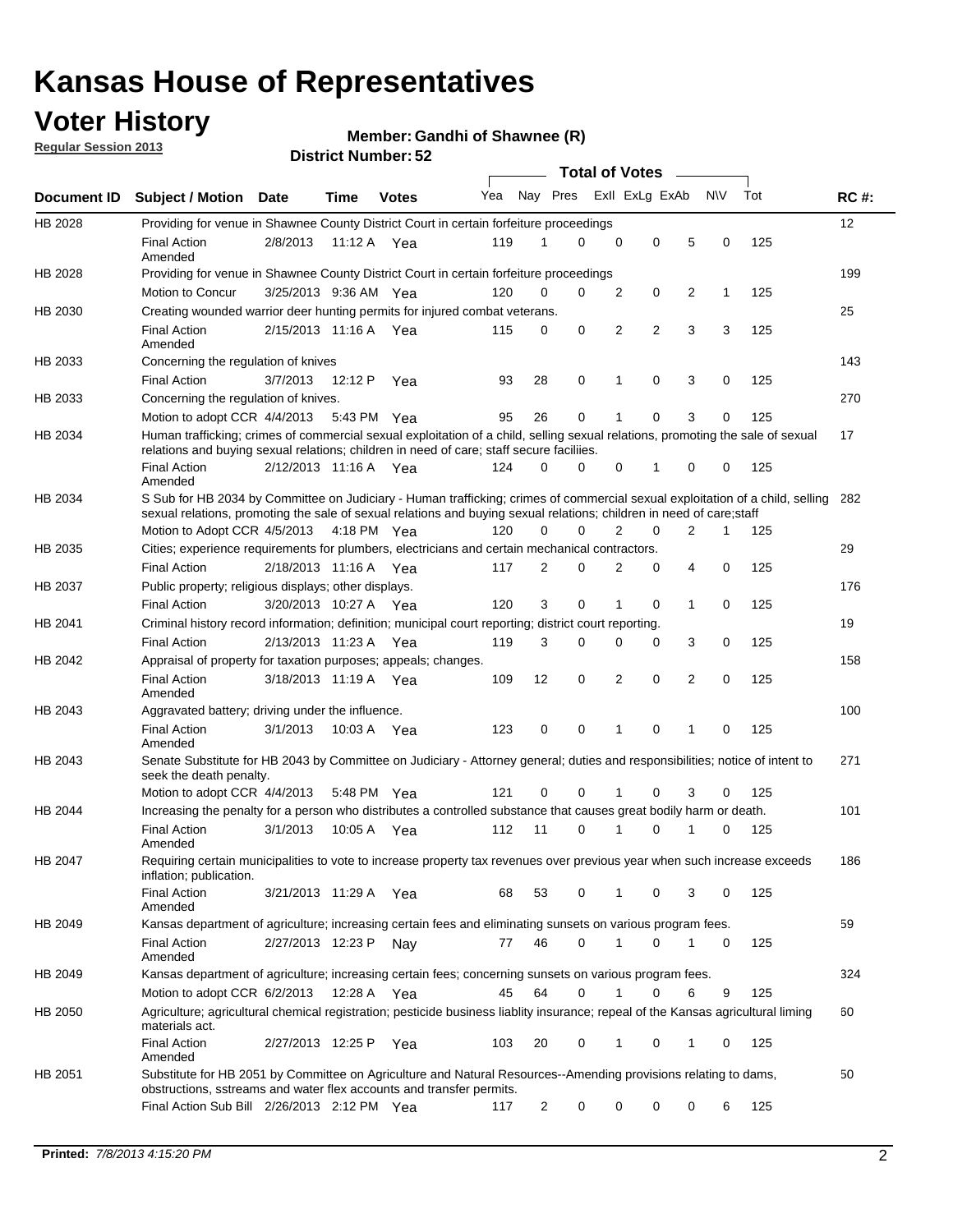## **Voter History**

**Member: Gandhi of Shawnee (R)** 

**Regular Session 2013**

|                |                                                                                                                                                                                                                                          |                       |             |              |     |                         |                         | <b>Total of Votes</b> | $\sim$         |                |                |     |             |
|----------------|------------------------------------------------------------------------------------------------------------------------------------------------------------------------------------------------------------------------------------------|-----------------------|-------------|--------------|-----|-------------------------|-------------------------|-----------------------|----------------|----------------|----------------|-----|-------------|
| Document ID    | <b>Subject / Motion Date</b>                                                                                                                                                                                                             |                       | Time        | <b>Votes</b> | Yea |                         | Nay Pres Exll ExLg ExAb |                       |                |                | N\V            | Tot | <b>RC#:</b> |
| HB 2052        | Discharging a firearm inside or into a city; unlawful acts; exceptions.                                                                                                                                                                  |                       |             |              |     |                         |                         |                       |                |                |                |     | 155         |
|                | <b>Final Action</b><br>Amended                                                                                                                                                                                                           | 3/14/2013 11:20 A Yea |             |              | 121 | $\overline{2}$          | $\mathbf 0$             | 0                     | $\Omega$       | 2              | 0              | 125 |             |
| HB 2052        | Senate Substitute for HB 2052 by Committee on Federal and State Affairs - Concerning firearms; personal and family<br>protection act; concealed handguns in public building; other changes; unlawful discharge of a firearm inside city. |                       |             |              |     |                         |                         |                       |                |                |                |     | 300         |
|                | Motion to Adopt CCR 4/5/2013                                                                                                                                                                                                             |                       | 10:24 P Yea |              | 104 | 16                      | $\Omega$                | 2                     | $\Omega$       | 2              | 1              | 125 |             |
| HB 2055        | Personal and Familly Protection Act; public buildings; adequate security.                                                                                                                                                                |                       |             |              |     |                         |                         |                       |                |                |                |     | 156         |
|                | <b>Final Action</b><br>Amended                                                                                                                                                                                                           | 3/14/2013 11:26 A Yea |             |              | 84  | 38                      | 0                       | 0                     | $\mathbf 0$    | 2              | 1              | 125 |             |
| HB 2057        | Concerning property taxation; relating to county appraisers; appointing interim appraiser.                                                                                                                                               |                       |             |              |     |                         |                         |                       |                |                |                |     | 208         |
|                | <b>Final Action</b>                                                                                                                                                                                                                      | 3/26/2013 9:55 AM Yea |             |              | 119 | 0                       | 0                       | 1                     | 0              | 5              | 0              | 125 |             |
| HB 2058        | Taxation of helium and certain other gases under mineral severance tax, and prohibition of certain refunds related thereto.                                                                                                              |                       |             |              |     |                         |                         |                       |                |                |                |     | 159         |
|                | <b>Final Action</b>                                                                                                                                                                                                                      | 3/18/2013 11:21 A Yea |             |              | 119 | 2                       | 0                       | 2                     | $\Omega$       | 2              | $\Omega$       | 125 |             |
| HB 2059        | Income tax deductions and modifications and severance tax exemptions; basis of partner's interest and shareholder's stock;<br>statutory clarification.                                                                                   |                       |             |              |     |                         |                         |                       |                |                |                |     | 14          |
|                | <b>Final Action</b><br>Amended                                                                                                                                                                                                           | 2/11/2013 11:42 A     |             | Yea          | 122 | $\overline{\mathbf{c}}$ | 0                       | 0                     | 0              | 1              | 0              | 125 |             |
| HB 2059        | Income tax deductions and modifications and severance tax exemptions; basis of partner's interest and shareholder's stock;<br>statutory clarification.                                                                                   |                       |             |              |     |                         |                         |                       |                |                |                |     | 293         |
|                | Motion to Concur                                                                                                                                                                                                                         | 4/5/2013              | 8:14 PM Nay |              | 0   | 120                     | 0                       | 2                     | 0              | 2              | 1              | 125 |             |
| HB 2059        | Income tax rates, deductions and credits; rural opportunity zones; sales tax rates and distribution of revenue; severance tax;<br>and property tax exemptions for IRB property and property damaged by natural disaster.                 |                       |             |              |     |                         |                         |                       |                |                |                |     | 322         |
|                | Motion to adopt CCR 6/2/2013                                                                                                                                                                                                             |                       | 12:11 A Yea |              | 69  | 45                      | 0                       | $\mathbf{1}$          | 0              | 6              | 4              | 125 |             |
| <b>HB 2060</b> | Prohibiting certain confined persons from receiving food sales tax refunds and homestead property tax refunds.                                                                                                                           |                       |             |              |     |                         |                         |                       |                |                |                |     | 10          |
|                | <b>Final Action</b><br>Amended                                                                                                                                                                                                           | 2/7/2013              | 11:18 A     | Yea          | 123 | 0                       | $\Omega$                | 0                     | 1              | 1              | 0              | 125 |             |
| HB 2065        | Creating the crime of home improvement fraud.                                                                                                                                                                                            |                       |             |              |     |                         |                         |                       |                |                |                |     | 20          |
|                | <b>Final Action</b><br>Amended                                                                                                                                                                                                           | 2/13/2013 11:26 A Yea |             |              | 106 | 16                      | 0                       | 0                     | 0              | 3              | 0              | 125 |             |
| HB 2066        | Physical therapists; evaluation and treatment of patients.                                                                                                                                                                               |                       |             |              |     |                         |                         |                       |                |                |                |     | 26          |
|                | <b>Final Action</b><br>Amended                                                                                                                                                                                                           | 2/15/2013 11:18 A     |             | Nav          | 98  | 16                      | 0                       | 2                     | $\overline{2}$ | 3              | 4              | 125 |             |
| <b>HB 2067</b> | Board of nursing; assistant attorneys general.                                                                                                                                                                                           |                       |             |              |     |                         |                         |                       |                |                |                |     | 15          |
|                | <b>Final Action</b>                                                                                                                                                                                                                      | 2/11/2013 11:44 A Yea |             |              | 123 | $\mathbf{1}$            | 0                       | 0                     | $\mathbf 0$    | 1              | 0              | 125 |             |
| HB 2069        | Public policy; certain city ordinances and county resolutions declared void.                                                                                                                                                             |                       |             |              |     |                         |                         |                       |                |                |                |     | 102         |
|                | <b>Final Action</b><br>Amended                                                                                                                                                                                                           | 3/1/2013              | 10:06 A     | Yea          | 92  | 31                      | 0                       | 1                     | 0              | 1              | 0              | 125 |             |
| HB 2069        | Public policy; certain city ordinances and county resolutions declared void.                                                                                                                                                             |                       |             |              |     |                         |                         |                       |                |                |                |     | 292         |
|                | Motion to Concur                                                                                                                                                                                                                         | 4/5/2013 8:04 PM Yea  |             |              | 88  | 32                      | 0                       | 2                     | 0              | $\overline{2}$ | 1              | 125 |             |
| HB 2070        | Appearance bond conditions; surety and bounty hunter regulation.                                                                                                                                                                         |                       |             |              |     |                         |                         |                       |                |                |                |     | 103         |
|                | <b>Final Action</b><br>Amended                                                                                                                                                                                                           | 3/1/2013              | 10:08 A Yea |              | 122 | $\mathbf{1}$            | 0                       | $\mathbf{1}$          | $\mathbf 0$    | $\mathbf{1}$   | 0              | 125 |             |
| HB 2074        | Cities and counties; solid waste disposal areas; restrictions.                                                                                                                                                                           |                       |             |              |     |                         |                         |                       |                |                |                |     | 139         |
|                | <b>Emergency Final</b><br><b>Action Amend</b>                                                                                                                                                                                            | 3/1/2013              |             | 1:11 PM Yea  | 102 | 19                      | 0                       | $\mathbf{1}$          | 0              | $\mathbf{1}$   | $\overline{2}$ | 125 |             |
| HB 2075        | Cities; qualifications and rehabilitation of abandoned property.                                                                                                                                                                         |                       |             |              |     |                         |                         |                       |                |                |                |     | 61          |
|                | <b>Final Action</b><br>Amended                                                                                                                                                                                                           | 2/27/2013 12:27 P     |             | Nav          | 72  | 51                      | 0                       | 1                     | 0              | 1              | 0              | 125 |             |
| HB 2077        | Granting professional licenses to military service members.                                                                                                                                                                              |                       |             |              |     |                         |                         |                       |                |                |                |     | 51          |
|                | <b>Final Action</b><br>Amended                                                                                                                                                                                                           | 2/26/2013 2:13 PM Yea |             |              | 119 | 0                       | 0                       | 2                     | 0              | 2              | 2              | 125 |             |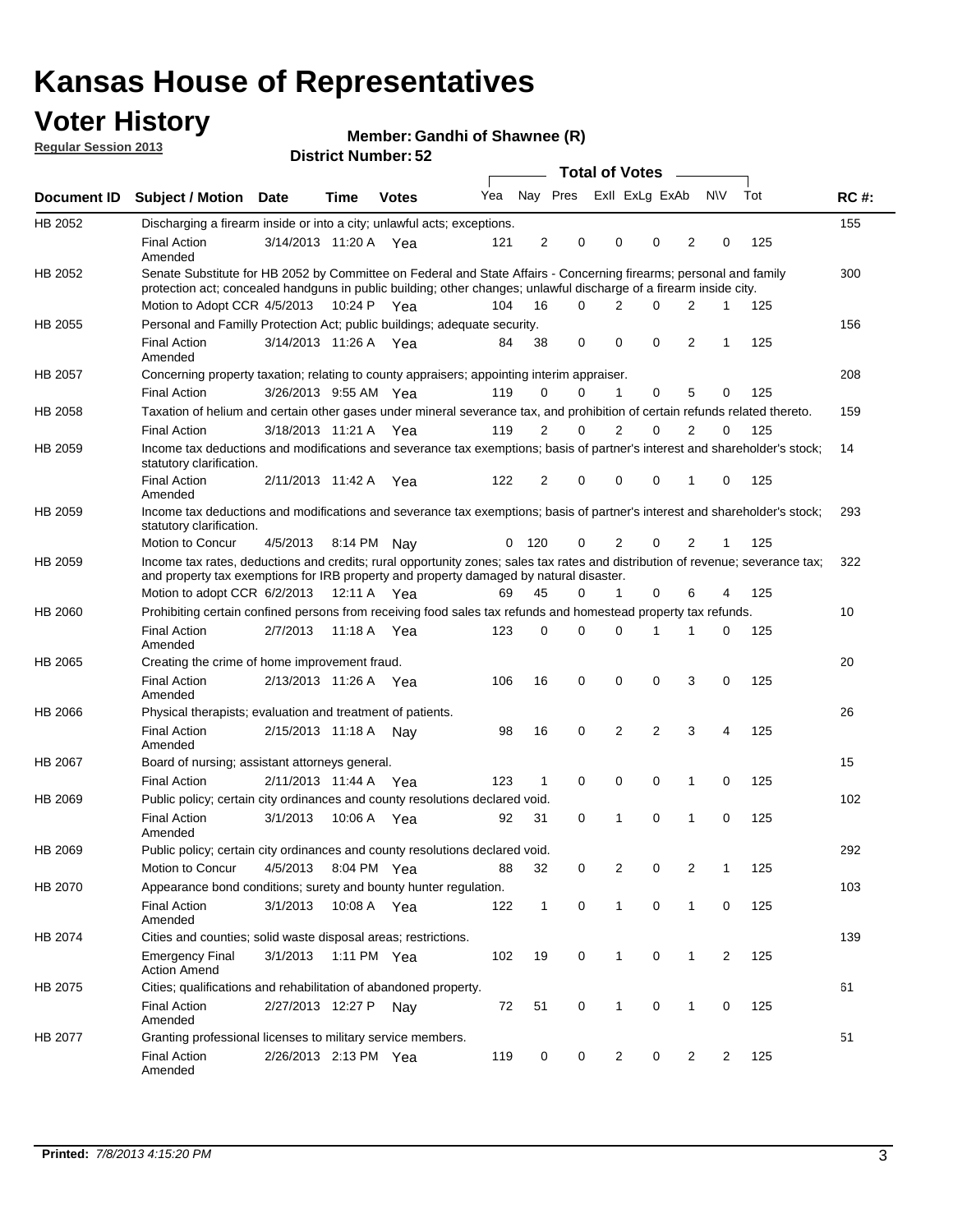## **Voter History**

**Member: Gandhi of Shawnee (R)** 

**Regular Session 2013**

|                    |                                                                                                                                                                                                       |                       | אט <sub>י</sub> וסעווואר ועו ואטוע |              |     |              |             | <b>Total of Votes</b> |   | $\sim$         |           |     |             |
|--------------------|-------------------------------------------------------------------------------------------------------------------------------------------------------------------------------------------------------|-----------------------|------------------------------------|--------------|-----|--------------|-------------|-----------------------|---|----------------|-----------|-----|-------------|
| <b>Document ID</b> | <b>Subject / Motion Date</b>                                                                                                                                                                          |                       | <b>Time</b>                        | <b>Votes</b> | Yea | Nay Pres     |             | Exll ExLg ExAb        |   |                | <b>NV</b> | Tot | <b>RC#:</b> |
| HB 2078            | Authorizing certain licensing boards to accept education, training or experience completed in the military towards licensure in<br>this state.                                                        |                       |                                    |              |     |              |             |                       |   |                |           |     | 52          |
|                    | <b>Final Action</b><br>Amended                                                                                                                                                                        | 2/26/2013 2:14 PM Yea |                                    |              | 119 | 0            | 0           | 2                     | 0 | $\overline{2}$ | 2         | 125 |             |
| HB 2078            | Authorizing certain licensing boards to accept education, training or experience of military service members towards obtaining 275<br>licensure in this state.                                        |                       |                                    |              |     |              |             |                       |   |                |           |     |             |
|                    | Motion to adopt CCR 4/5/2013                                                                                                                                                                          |                       | 11:42 A                            | Yea          | 120 | 0            | $\mathbf 0$ | $\overline{2}$        | 0 | 3              | 0         | 125 |             |
| HB 2081            | Forfeiture of property related to violations of certain criminal acts.                                                                                                                                |                       |                                    |              |     |              |             |                       |   |                |           |     | 18          |
|                    | <b>Final Action</b><br>Amended                                                                                                                                                                        | 2/12/2013 11:17 A Yea |                                    |              | 124 | 0            | 0           | $\Omega$              | 1 | 0              | 0         | 125 |             |
| HB 2081            | Forfeiture of property related to violations of certain criminal acts.                                                                                                                                |                       |                                    |              |     |              |             |                       |   |                |           |     | 306         |
|                    | Motion to adopt CCR 5/10/2013 10:38 A                                                                                                                                                                 |                       |                                    | Yea          | 121 | 0            | 0           | 1                     | 1 | 2              | 0         | 125 |             |
| HB 2083            | Public employees relations boards; assessment of certain costs.                                                                                                                                       |                       |                                    |              |     |              |             |                       |   |                |           |     | 104         |
|                    | <b>Final Action</b><br>Amended                                                                                                                                                                        | 3/1/2013              | 10:09 A                            | Yea          | 87  | 36           | 0           | 1                     | 0 | 1              | 0         | 125 |             |
| HB 2084            | Tax credits for community services contributions; youth apprenticeship and entrepreneurship.                                                                                                          |                       |                                    |              |     |              |             |                       |   |                |           |     | 105         |
|                    | <b>Final Action</b><br>Amended                                                                                                                                                                        | 3/1/2013              | 10:11 A                            | Yea          | 120 | 3            | 0           |                       | 0 | $\mathbf{1}$   | 0         | 125 |             |
| HB 2084            | Tax credits for community services contributions; youth apprenticeship and entrepreneurship.                                                                                                          |                       |                                    |              |     |              |             |                       |   |                |           |     | 316         |
|                    | Sub Motion to Concur 5/24/2013 9:33 AM Nay                                                                                                                                                            |                       |                                    |              | 5   | - 109        | 0           | 1                     | 0 | 9              | 1         | 125 |             |
| HB 2086            | Eligible infrastructure costs for tax increment financing and community improvement districts; bond repayment tax revenue<br>pledge requirements.                                                     |                       |                                    |              |     |              |             |                       |   |                |           |     | 160         |
|                    | <b>Final Action</b>                                                                                                                                                                                   | 3/18/2013 11:24 A     |                                    | Yea          | 61  | 60           | 0           | 2                     | 0 | 2              | 0         | 125 |             |
| HB 2086            | Eligible infrastructure costs for tax increment financing and community improvement districts; bond repayment tax revenue<br>pledge requirements.                                                     |                       |                                    |              |     |              |             |                       |   |                |           |     | 173         |
|                    | <b>Final Action</b>                                                                                                                                                                                   | 3/19/2013 5:25 PM     |                                    | Yea          | 81  | 41           | 0           | 1                     | 0 | 1              | 1         | 125 |             |
| HB 2091            | Publication of delinquent personal property tax statements.                                                                                                                                           |                       |                                    |              |     |              |             |                       |   |                |           |     | 161         |
|                    | <b>Final Action</b><br>Amended                                                                                                                                                                        | 3/18/2013 11:25 A     |                                    | Yea          | 81  | 40           | 0           | 2                     | 0 | $\overline{2}$ | 0         | 125 |             |
| HB 2093            | Amending the crime of identity theft.                                                                                                                                                                 |                       |                                    |              |     |              |             |                       |   |                |           |     | 106         |
|                    | <b>Final Action</b><br>Amended                                                                                                                                                                        | 3/1/2013              | 10:12 A                            | Yea          | 123 | 0            | $\Omega$    | 1                     | 0 | 1              | 0         | 125 |             |
| HB 2093            | Senate Substitute for HB 2093 by Committee on Judiciary - Identity theft and identity fraud; unlawful acts concerning<br>computers; DNA testing and exculpatory evidence; murder in the first degree. |                       |                                    |              |     |              |             |                       |   |                |           |     | 289         |
|                    | Motion to Adopt CCR 4/5/2013 7:49 PM Yea                                                                                                                                                              |                       |                                    |              | 118 | 2            | 0           | 2                     | 0 | 2              | 1         | 125 |             |
| HB 2094            | Student electronic privacy at public and private postsecondary educational institutions.                                                                                                              |                       |                                    |              |     |              |             |                       |   |                |           |     | 164         |
|                    | <b>Final Action</b><br>Amended                                                                                                                                                                        | 3/19/2013 10:33 A     |                                    | Yea          | 123 | 0            | 0           | 1                     | 0 | 1              | 0         | 125 |             |
| HB 2096            | Local governmental entities and investment of public moneys.                                                                                                                                          |                       |                                    |              |     |              |             |                       |   |                |           |     | 23          |
|                    | <b>Final Action</b>                                                                                                                                                                                   | 2/14/2013 11:21 A     |                                    | Yea          | 123 | 0            | 0           | 0                     | 0 | 1              | 1         | 125 |             |
| HB 2099            | Insurance- updating certain statutory references.                                                                                                                                                     |                       |                                    |              |     |              |             |                       |   |                |           |     | 71          |
|                    | <b>Final Action</b><br>Amended                                                                                                                                                                        | 2/28/2013 11:23 A     |                                    | Yea          | 124 | 0            | 0           | 1                     | 0 | 0              | 0         | 125 |             |
| HB 2101            | Interstate transmission siting compact.                                                                                                                                                               |                       |                                    |              |     |              |             |                       |   |                |           |     | 209         |
|                    | <b>Final Action</b><br>Amended                                                                                                                                                                        | 3/26/2013 9:56 AM Yea |                                    |              | 118 | $\mathbf{1}$ | 0           | 1                     | 0 | 5              | 0         | 125 |             |
| HB 2105            | Substitute HB 2105 by Committee on Commerce, Labor and Economic Development - Employment security law.                                                                                                |                       |                                    |              |     |              |             |                       |   |                |           |     | 107         |
|                    | Final Action Sub Bill 3/1/2013                                                                                                                                                                        |                       | 10:13 A Yea                        |              | 88  | 35           | 0           |                       | 0 | 1              | 0         | 125 |             |
| HB 2105            | Substitute HB 2105 by Committee on Commerce, Labor and Economic Development - Employment security law.                                                                                                |                       |                                    |              |     |              |             |                       |   |                |           |     | 298         |
|                    | Motion to adopt CCR 4/5/2013                                                                                                                                                                          |                       | 9:46 PM Yea                        |              | 89  | 31           | 0           | 2                     | 0 | 2              | 1         | 125 |             |
| HB 2106            | Portable electronics insurance act.                                                                                                                                                                   |                       |                                    |              |     |              |             |                       |   |                |           |     | 133         |
|                    | <b>Emergency Final</b><br>Action                                                                                                                                                                      | 3/1/2013              | 1:03 PM Yea                        |              | 117 | 4            | 0           | $\mathbf{1}$          | 0 | $\mathbf{1}$   | 2         | 125 |             |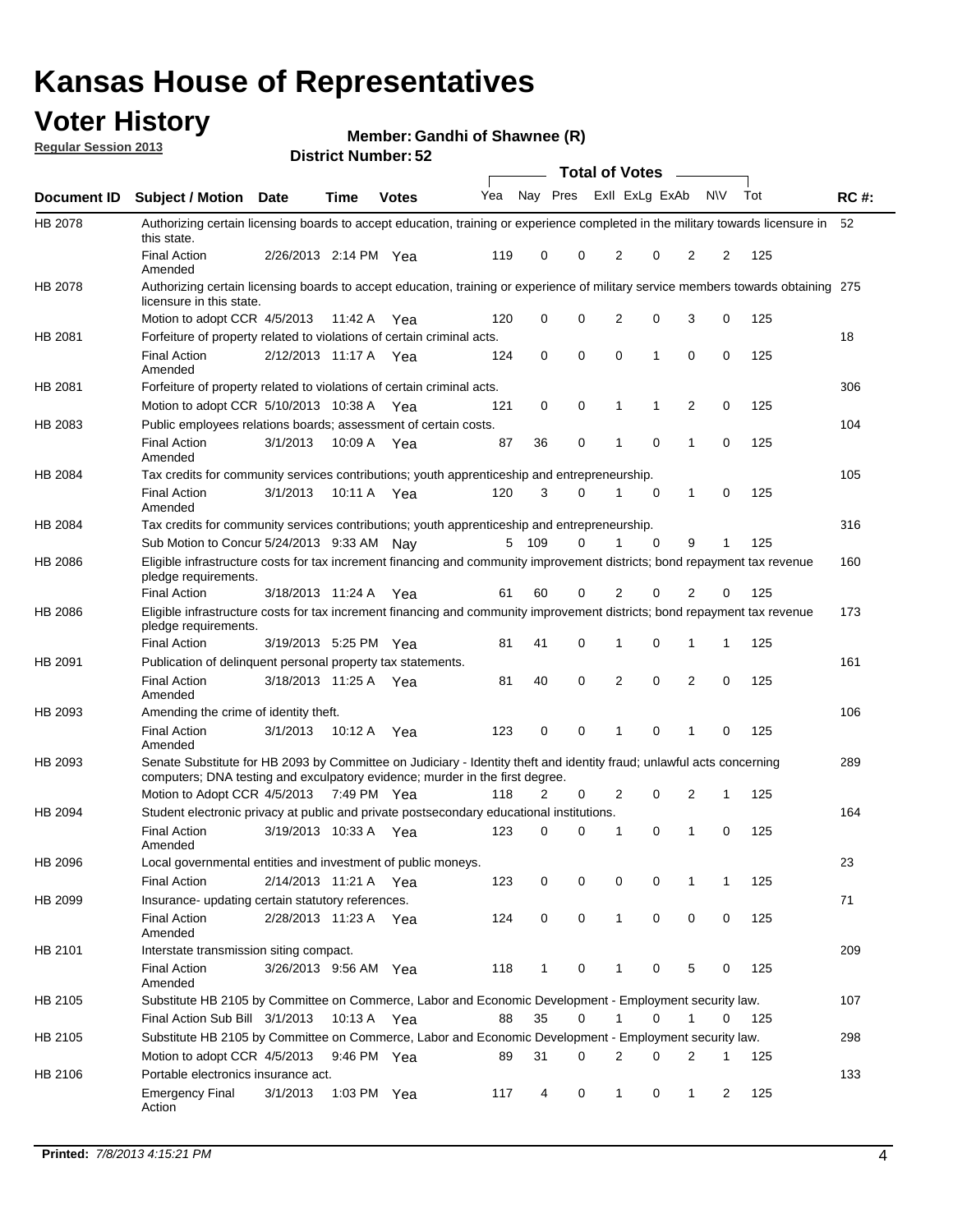## **Voter History**

**Member: Gandhi of Shawnee (R)** 

**Regular Session 2013**

|             |                                                                                                                                                                                                                                                                      |                       |             | אט הסעוווטנו ועוווסוש |     |                |             | <b>Total of Votes</b> |   | $\sim$         |                |     |             |
|-------------|----------------------------------------------------------------------------------------------------------------------------------------------------------------------------------------------------------------------------------------------------------------------|-----------------------|-------------|-----------------------|-----|----------------|-------------|-----------------------|---|----------------|----------------|-----|-------------|
| Document ID | <b>Subject / Motion Date</b>                                                                                                                                                                                                                                         |                       | <b>Time</b> | <b>Votes</b>          | Yea | Nay Pres       |             | Exll ExLg ExAb        |   |                | <b>NV</b>      | Tot | <b>RC#:</b> |
| HB 2107     | Insurance; enacting the electronic notice and document act.                                                                                                                                                                                                          |                       |             |                       |     |                |             |                       |   |                |                |     | 134         |
|             | <b>Emergency Final</b><br><b>Action Amend</b>                                                                                                                                                                                                                        | 3/1/2013              | 1:04 PM Yea |                       | 121 | 0              | 0           | 1                     | 0 | 1              | 2              | 125 |             |
| HB 2107     | Insurance; enacting the electronic notice and document act, return of premiums separate from the notice of adverse<br>underwriting decision, statutory updates, uninsurable health plan increase in lifetime limit, mandate lite, certain company<br>dividend plans. |                       |             |                       |     |                |             |                       |   |                |                |     | 281         |
|             | Motion to Adopt CCR 4/5/2013                                                                                                                                                                                                                                         |                       | 4:06 PM Yea |                       | 69  | 50             | 0           | 2                     | 0 | 3              | $\mathbf{1}$   | 125 |             |
| HB 2109     | School finance; military pupil count.                                                                                                                                                                                                                                |                       |             |                       |     |                |             |                       |   |                |                |     | 108         |
|             | <b>Final Action</b>                                                                                                                                                                                                                                                  | 3/1/2013              | 10:15A      | Yea                   | 104 | 19             | 0           | 1                     | 0 | $\mathbf{1}$   | 0              | 125 |             |
| HB 2109     | Enacting the Kansas children's protection act.                                                                                                                                                                                                                       |                       |             |                       |     |                |             |                       |   |                |                |     | 277         |
|             | Motion to Adopt CCR 4/5/2013                                                                                                                                                                                                                                         |                       | 12:31 P Yea |                       | 116 | $\overline{2}$ | 0           | 2                     | 0 | 3              | $\overline{2}$ | 125 |             |
| HB 2112     | Campaign finance; transfer of campaign money to another candidacy.                                                                                                                                                                                                   |                       |             |                       |     |                |             |                       |   |                |                |     | 72          |
|             | <b>Final Action</b><br>Amended                                                                                                                                                                                                                                       | 2/28/2013 11:25 A Yea |             |                       | 95  | 29             | 0           | 1                     | 0 | 0              | 0              | 125 |             |
| HB 2114     | Debt setoff; collection assistance fee.                                                                                                                                                                                                                              |                       |             |                       |     |                |             |                       |   |                |                |     | 21          |
|             | <b>Final Action</b>                                                                                                                                                                                                                                                  | 2/13/2013 11:34 A     |             | Yea                   | 90  | 32             | 0           | 0                     | 0 | 3              | 0              | 125 |             |
| HB 2115     | Relating to the employment of retired judges and justices.                                                                                                                                                                                                           |                       |             |                       |     |                |             |                       |   |                |                |     | 73          |
|             | <b>Final Action</b>                                                                                                                                                                                                                                                  | 2/28/2013 11:27 A     |             | Yea                   | 124 | 0              | $\mathbf 0$ | 1                     | 0 | 0              | 0              | 125 |             |
| HB 2115     | Courts; employment of retired judges and justices; court debt setoff.                                                                                                                                                                                                |                       |             |                       |     |                |             |                       |   |                |                |     | 309         |
|             | Motion to Adopt CCR 5/14/2013 2:14 PM Yea                                                                                                                                                                                                                            |                       |             |                       | 100 | 13             | 0           | 1                     | 0 | 9              | $\overline{2}$ | 125 |             |
| HB 2118     | Preservation of historic property; environs authority deleted.                                                                                                                                                                                                       |                       |             |                       |     |                |             |                       |   |                |                |     | 62          |
|             | <b>Final Action</b>                                                                                                                                                                                                                                                  | 2/27/2013 12:30 P     |             | Yea                   | 99  | 24             | 0           | 1                     | 0 | $\mathbf{1}$   | 0              | 125 |             |
| HB 2120     | Updating provisions relating to the Kansas bureau of investigations DNA database.                                                                                                                                                                                    |                       |             |                       |     |                |             |                       |   |                |                |     | 109         |
|             | <b>Final Action</b><br>Amended                                                                                                                                                                                                                                       | 3/1/2013              | 10:16 A     | Yea                   | 121 | 2              | 0           | 1                     | 0 | 1              | 0              | 125 |             |
| HB 2120     | Updating provisions relating to DNA collection and DNA evidence; amending the definition of a bet for purposes of the Kansas 302<br>criminal code; sentencing for possession of a firearm during a drug felony                                                       |                       |             |                       |     |                |             |                       |   |                |                |     |             |
|             | Motion to adopt CCR 5/9/2013 11:32 A Nay                                                                                                                                                                                                                             |                       |             |                       | 74  | 49             | 0           |                       | 0 | 1              | 0              | 125 |             |
| HB 2122     | Real estate brokers and salespersons; licensing requirements; sales transaction requirements.                                                                                                                                                                        |                       |             |                       |     |                |             |                       |   |                |                |     | 37          |
|             | <b>Final Action</b><br>Amended                                                                                                                                                                                                                                       | 2/20/2013 11:13 A Yea |             |                       | 121 | 1              | 0           |                       | 0 | 2              | 0              | 125 |             |
| HB 2125     | Increasing real estate broker's and salesperson's license fees.                                                                                                                                                                                                      |                       |             |                       |     |                |             |                       |   |                |                |     | 38          |
|             | <b>Final Action</b>                                                                                                                                                                                                                                                  | 2/20/2013 12:16 P     |             | Yea                   | 71  | 50             | 1           | 0                     | 0 | 0              | 3              | 125 |             |
| HB 2128     | Open records act; exceptions.                                                                                                                                                                                                                                        |                       |             |                       |     |                |             |                       |   |                |                |     | 74          |
|             | <b>Final Action</b><br>Amended                                                                                                                                                                                                                                       | 2/28/2013 11:28 A     |             | Yea                   | 124 | 0              | 0           | 1                     | 0 | 0              | 0              | 125 |             |
| HB 2128     | Open records act; exceptions.                                                                                                                                                                                                                                        |                       |             |                       |     |                |             |                       |   |                |                |     | 259         |
|             | Motion to Concur                                                                                                                                                                                                                                                     | 4/3/2013              | 10:29 A     | Yea                   | 119 | 0              | 0           | 1                     | 0 | 3              | $\overline{2}$ | 125 |             |
| HB 2130     | Elections; petition circulators.                                                                                                                                                                                                                                     |                       |             |                       |     |                |             |                       |   |                |                |     | 30          |
|             | <b>Final Action</b>                                                                                                                                                                                                                                                  | 2/18/2013 11:17 A     |             | Yea                   | 118 | $\mathbf{1}$   | 0           | $\overline{c}$        | 0 | 4              | 0              | 125 |             |
| HB 2135     | Property tax exemption; military housing.                                                                                                                                                                                                                            |                       |             |                       |     |                |             |                       |   |                |                |     | 162         |
|             | <b>Final Action</b>                                                                                                                                                                                                                                                  | 3/18/2013 11:27 A     |             | Yea                   | 117 | 4              | 0           | $\overline{c}$        | 0 | $\overline{2}$ | 0              | 125 |             |
| HB 2138     | Repealing statutes related to oil and gas.                                                                                                                                                                                                                           |                       |             |                       |     |                |             |                       |   |                |                |     | 53          |
|             | <b>Final Action</b><br>Amended                                                                                                                                                                                                                                       | 2/26/2013 2:16 PM Yea |             |                       | 119 | 0              | 0           | 2                     | 0 | $\overline{2}$ | $\overline{2}$ | 125 |             |
| HB 2139     | Canceled warrants.                                                                                                                                                                                                                                                   |                       |             |                       |     |                |             |                       |   |                |                |     | 75          |
|             | <b>Final Action</b><br>Amended                                                                                                                                                                                                                                       | 2/28/2013 11:30 A     |             | Yea                   | 99  | 25             | 0           | 1                     | 0 | 0              | 0              | 125 |             |
| HB 2139     | Canceled warrants.                                                                                                                                                                                                                                                   |                       |             |                       |     |                |             |                       |   |                |                |     | 266         |
|             | Motion to Concur                                                                                                                                                                                                                                                     | 4/4/2013              | 2:40 PM     | Yea                   | 114 | 8              | 0           | 1                     | 0 | 2              | 0              | 125 |             |
| HB 2140     | Repealing K.S.A. 72-60b03                                                                                                                                                                                                                                            |                       |             |                       |     |                |             |                       |   |                |                |     | 39          |
|             | <b>Final Action</b>                                                                                                                                                                                                                                                  | 2/20/2013 12:17 P     |             | Yea                   | 122 | 0              | 0           | 0                     | 0 | 0              | 3              | 125 |             |
|             |                                                                                                                                                                                                                                                                      |                       |             |                       |     |                |             |                       |   |                |                |     |             |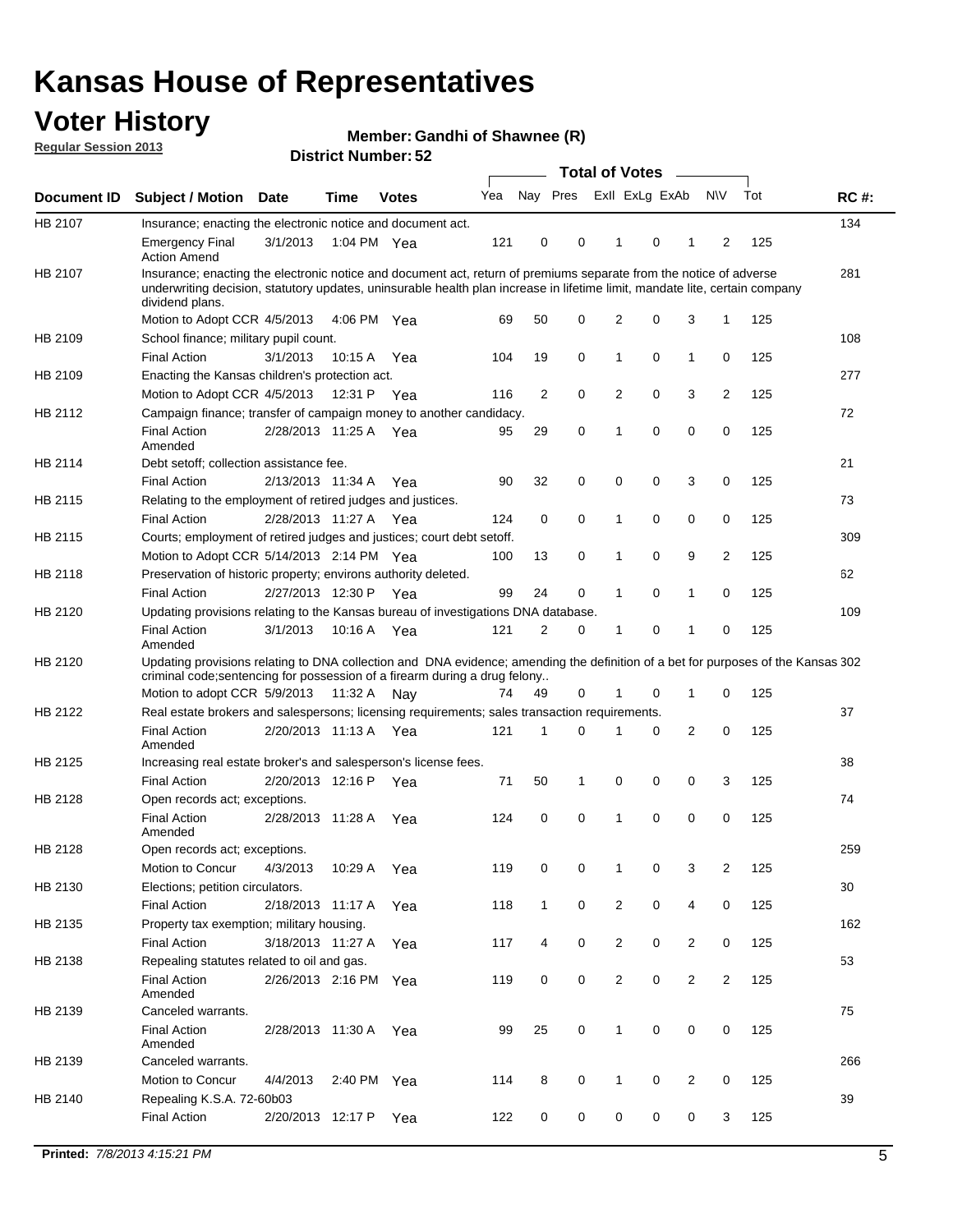## **Voter History**

**Member: Gandhi of Shawnee (R)** 

**Regular Session 2013**

|             |                                                                                                                                              |                       |                       |              |     |    | <b>Total of Votes</b>   |              |   | $\overline{\phantom{0}}$ |     |     |             |
|-------------|----------------------------------------------------------------------------------------------------------------------------------------------|-----------------------|-----------------------|--------------|-----|----|-------------------------|--------------|---|--------------------------|-----|-----|-------------|
| Document ID | <b>Subject / Motion Date</b>                                                                                                                 |                       | Time                  | <b>Votes</b> | Yea |    | Nay Pres Exll ExLg ExAb |              |   |                          | N\V | Tot | <b>RC#:</b> |
| HB 2141     | Repealer; elections process for certain unified school districts.                                                                            |                       |                       |              |     |    |                         |              |   |                          |     |     | 24          |
|             | <b>Final Action</b>                                                                                                                          | 2/14/2013 11:23 A     |                       | Yea          | 123 | 0  | 0                       | 0            | 0 | 1                        | 1   | 125 |             |
| HB 2142     | Certain educational statutes concerning USD land transfers and higher education loan and grant programs.                                     |                       |                       |              |     |    |                         |              |   |                          |     |     | 40          |
|             | <b>Final Action</b>                                                                                                                          | 2/20/2013 12:19 P     |                       | Yea          | 122 | 0  | 0                       | 0            | 0 | 0                        | 3   | 125 |             |
| HB 2143     | Repealing outdated provisions relating to the purchase of certain real estate by the department of corrections.                              |                       |                       |              |     |    |                         |              |   |                          |     |     | 34          |
|             | <b>Final Action</b>                                                                                                                          |                       | 2/20/2013 11:09 A     | Yea          | 122 | 0  | 0                       |              | 0 | 2                        | 0   | 125 |             |
| HB 2144     | Repealing unnecessary statutes relating to juveniles.                                                                                        |                       |                       |              |     |    |                         |              |   |                          |     |     | 76          |
|             | <b>Final Action</b>                                                                                                                          |                       | 2/28/2013 11:32 A Yea |              | 124 | 0  | 0                       |              | 0 | 0                        | 0   | 125 |             |
| HB 2145     | Repealing K.S.A. 75-5028; concerning the sale of real estate by the secretary of transportation.                                             |                       |                       |              |     |    |                         |              |   |                          |     |     | 35          |
|             | <b>Final Action</b>                                                                                                                          | 2/20/2013 11:11 A Yea |                       |              | 122 | 0  | 0                       |              | 0 | 2                        | 0   | 125 |             |
| HB 2146     | Repealing the cancer drug repository program K.S.A. 2012 Supp. 65-1664 through 65-1667 and amending K.S.A. 2012 Supp. 77<br>65-1636.         |                       |                       |              |     |    |                         |              |   |                          |     |     |             |
|             | <b>Final Action</b>                                                                                                                          |                       | 2/28/2013 11:33 A     | Yea          | 124 | 0  | 0                       |              | 0 | 0                        | 0   | 125 |             |
| HB 2147     | Repealer; use of metric system on certain road signs and markers, moving of heavy vehicles on bridges or culverts, interstate 94<br>bridges. |                       |                       |              |     |    |                         |              |   |                          |     |     |             |
|             | <b>Final Action</b>                                                                                                                          | 3/1/2013              |                       | 9:52 AM Yea  | 123 | 0  | 0                       | 1            | 0 | 1                        | 0   | 125 |             |
| HB 2148     | Repealers; postsecondary education scholarship provisions.                                                                                   |                       |                       |              |     |    |                         |              |   |                          |     |     | 41          |
|             | <b>Final Action</b>                                                                                                                          | 2/20/2013 12:21 P Yea |                       |              | 106 | 16 | 0                       | 0            | 0 | 0                        | 3   | 125 |             |
| HB 2149     | Repealers; postsecondary education student loans and tuition grants.                                                                         |                       |                       |              |     |    |                         |              |   |                          |     |     | 42          |
|             | <b>Final Action</b>                                                                                                                          |                       | 2/20/2013 12:22 P     | Yea          | 108 | 14 | 0                       | 0            | 0 | $\Omega$                 | 3   | 125 |             |
| HB 2149     | Repealing a \$500,000 transfer from highway patrol training center fund to the state general fund.                                           |                       |                       |              |     |    |                         |              |   |                          |     |     | 314         |
|             | Motion to Concur                                                                                                                             |                       | 5/23/2013 10:22 A Yea |              | 113 | 0  | 0                       |              | 0 | 8                        | 3   | 125 |             |
| HB 2150     | Repealers; workforce development loan program act.                                                                                           |                       |                       |              |     |    |                         |              |   |                          |     |     | 78          |
|             | <b>Final Action</b>                                                                                                                          |                       | 2/28/2013 11:34 A Yea |              | 94  | 30 | 0                       | 1            | 0 | 0                        | 0   | 125 |             |
| HB 2150     | Senate Substitute for HB 2150 by Committee on Commerce--Concerning the Kansas employment first oversight commission.                         |                       |                       |              |     |    |                         |              |   |                          |     |     | 267         |
|             | Motion to Concur                                                                                                                             | 4/4/2013              |                       | 2:44 PM Yea  | 110 | 12 | 0                       | 1            | 0 | 2                        | 0   | 125 |             |
| HB 2151     | Repealers; report on medically underserved areas of the state.                                                                               |                       |                       |              |     |    |                         |              |   |                          |     |     | 63          |
|             | <b>Final Action</b>                                                                                                                          |                       | 2/27/2013 12:31 P     | Yea          | 123 | 0  | 0                       | 1            | 0 | 1                        | 0   | 125 |             |
| HB 2152     | Repealer: uniform land sales practices act.                                                                                                  |                       |                       |              |     |    |                         |              |   |                          |     |     | 36          |
|             | <b>Final Action</b>                                                                                                                          |                       | 2/20/2013 11:12 A     | Yea          | 122 | 0  | 0                       | 1            | 0 | 2                        | 0   | 125 |             |
| HB 2153     | Unused medications act; dontating entities.                                                                                                  |                       |                       |              |     |    |                         |              |   |                          |     |     | 64          |
|             | <b>Final Action</b><br>Amended                                                                                                               | 2/27/2013 12:33 P     |                       | Yea          | 123 | 0  | 0                       | 1            | 0 | 1                        | 0   | 125 |             |
| HB 2154     | Senate Substitute for HB 2154 by Committee on Public Health and Welfare--Cosmetology; relating to licensure and renewal of 31                |                       |                       |              |     |    |                         |              |   |                          |     |     |             |
|             | persons, salons and clinics.                                                                                                                 |                       |                       |              |     |    |                         |              |   |                          |     |     |             |
|             | <b>Final Action</b><br>Amended                                                                                                               |                       | 2/18/2013 11:19 A     | Yea          | 119 | 0  | 0                       | 2            | 0 | 4                        | 0   | 125 |             |
| HB 2155     | Cosmetology; relating to licensure and renewal.                                                                                              |                       |                       |              |     |    |                         |              |   |                          |     |     | 32          |
|             | <b>Final Action</b><br>Amended                                                                                                               |                       | 2/18/2013 11:21 A Yea |              | 119 | 0  | 0                       | 2            | 0 | 4                        | 0   | 125 |             |
| HB 2156     | Repealers; school finance; area vocational school fund; local effort as applied to U.S.D. No. 450                                            |                       |                       |              |     |    |                         |              |   |                          |     |     | 43          |
|             | <b>Final Action</b>                                                                                                                          | 2/20/2013 12:23 P Yea |                       |              | 122 | 0  | $\Omega$                | 0            | 0 | 0                        | 3   | 125 |             |
| HB 2160     | Quality care assessment on skilled nursing care facilities.                                                                                  |                       |                       |              |     |    |                         |              |   |                          |     |     | 144         |
|             | <b>Final Action</b>                                                                                                                          | 3/7/2013              |                       | 12:13 P Yea  | 100 | 21 | 0                       | $\mathbf 1$  | 0 | 3                        | 0   | 125 |             |
|             | Prohibition on use of state appropriated moneys to lobby relating to gun control at federal, state and local ogvernment level.               |                       |                       |              |     |    |                         |              |   |                          |     |     |             |
| HB 2162     |                                                                                                                                              |                       |                       |              |     |    |                         | 1            |   |                          |     |     | 79          |
|             | <b>Final Action</b><br>Amended                                                                                                               |                       | 2/28/2013 11:36 A Yea |              | 120 | 4  | 0                       |              | 0 | 0                        | 0   | 125 |             |
| HB 2162     | Prohibition on use of state appropriated moneys to lobby at federal, state and local government levels relating to gun control.              |                       |                       |              |     |    |                         |              |   |                          |     |     | 312         |
|             | Motion to adopt CCR 5/21/2013 2:52 PM Yea                                                                                                    |                       |                       |              | 83  | 28 | 0                       | 1            | 0 | 13                       | 0   | 125 |             |
| HB 2163     | Relating to garnishment proceedings.                                                                                                         |                       |                       |              |     |    |                         |              |   |                          |     |     | 80          |
|             | <b>Final Action</b>                                                                                                                          |                       | 2/28/2013 11:37 A Yea |              | 124 | 0  | 0                       | $\mathbf{1}$ | 0 | 0                        | 0   | 125 |             |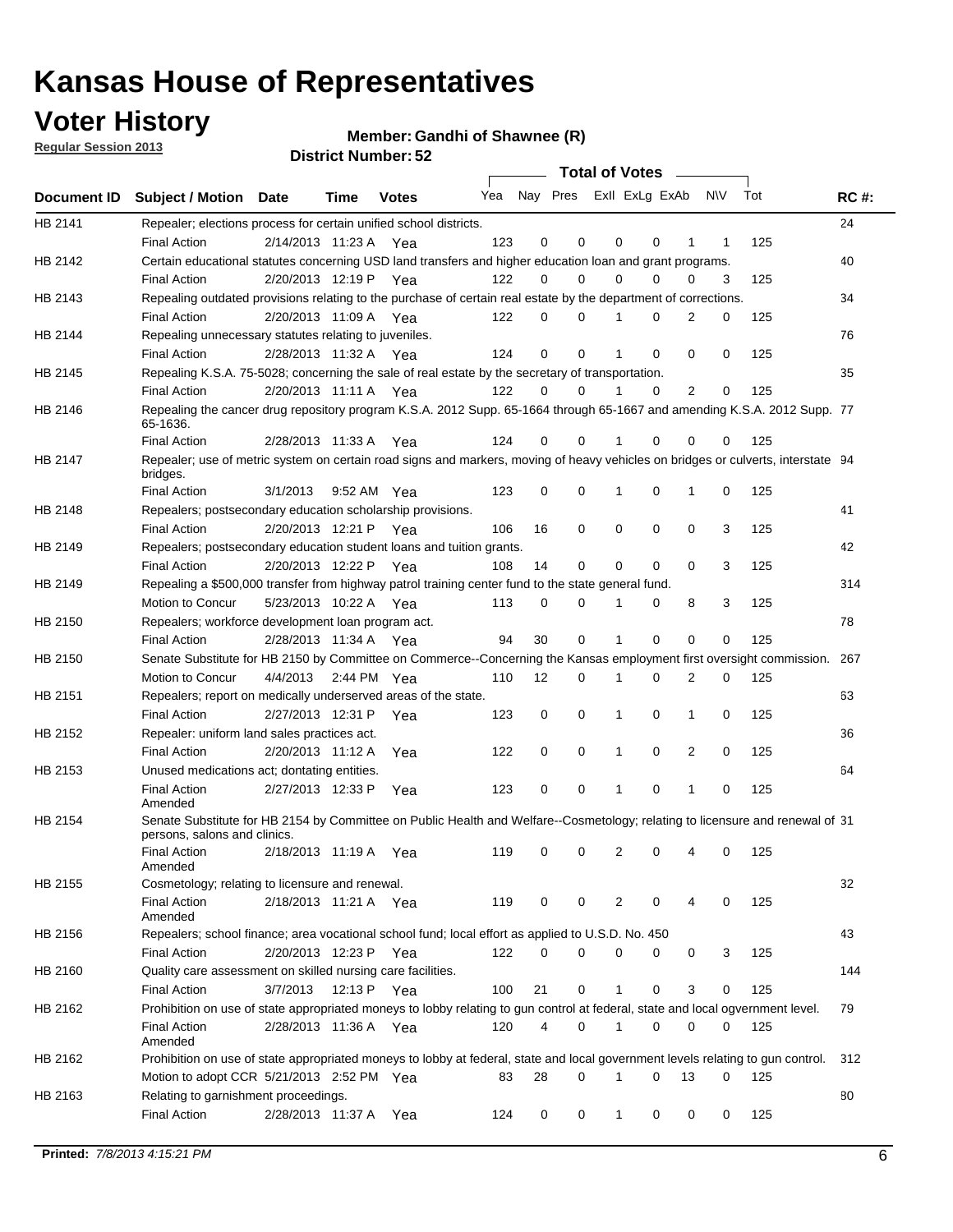## **Voter History**

**Member: Gandhi of Shawnee (R)** 

**Regular Session 2013**

|             |                                                                                                                                                                                                                                    |                       |             |              |     |              |          | <b>Total of Votes</b> |          |                |              |     |             |
|-------------|------------------------------------------------------------------------------------------------------------------------------------------------------------------------------------------------------------------------------------|-----------------------|-------------|--------------|-----|--------------|----------|-----------------------|----------|----------------|--------------|-----|-------------|
| Document ID | <b>Subject / Motion</b>                                                                                                                                                                                                            | <b>Date</b>           | Time        | <b>Votes</b> | Yea | Nay Pres     |          | Exll ExLg ExAb        |          |                | <b>NV</b>    | Tot | <b>RC#:</b> |
| HB 2164     | Relating to jurors; information disqualifying prospective juror from jury service.                                                                                                                                                 |                       |             |              |     |              |          |                       |          |                |              |     | 47          |
|             | <b>Final Action</b><br>Amended                                                                                                                                                                                                     | 2/25/2013 12:12 P Yea |             |              | 75  | 45           | 0        | 0                     | 0        | 0              | 5            | 125 |             |
| HB 2164     | Juries and grand juries.<br>Motion to Adopt CCR 4/5/2013                                                                                                                                                                           |                       |             |              | 92  | 28           | 0        | 2                     | 0        | 2              | 1            | 125 | 284         |
| HB 2166     |                                                                                                                                                                                                                                    |                       | 5:53 PM     | Nav          |     |              |          |                       |          |                |              |     | 165         |
|             | Sub HB 2166 by Committee on Judiciary -- Relating to the medical assistance recovery program.<br>Final Action Sub Bill 3/19/2013 10:34 A Yea                                                                                       |                       |             |              | 112 | 11           | 0        |                       | 0        | 1              | 0            | 125 |             |
|             | Amended                                                                                                                                                                                                                            |                       |             |              |     |              |          |                       |          |                |              |     |             |
| HB 2167     | Establishing Native American legislative day at the capitol.                                                                                                                                                                       |                       |             |              |     |              |          |                       |          |                |              |     | 54          |
|             | <b>Final Action</b>                                                                                                                                                                                                                | 2/26/2013 2:17 PM Yea |             |              | 119 | 0            | 0        | 2                     | 0        | $\overline{2}$ | 2            | 125 |             |
| HB 2167     | Senate Substitute for HB 2167 by Committee on Federal and State Affairs -- Concerning fireworks; regulations thereof.                                                                                                              |                       |             |              |     |              |          |                       |          |                |              |     | 261         |
|             | Motion to Concur                                                                                                                                                                                                                   | 4/4/2013 11:11 A Yea  |             |              | 100 | 23           | $\Omega$ |                       | 0        | 1              | $\Omega$     | 125 |             |
| HB 2169     | Allowing for proceedings to determine final disposition of prisoner's pending probation revocations.                                                                                                                               |                       |             |              |     |              |          |                       |          |                |              |     | 49          |
|             | <b>Final Action</b>                                                                                                                                                                                                                | 2/26/2013 2:10 PM Yea |             |              | 119 | $\Omega$     | $\Omega$ | 0                     | 0        | 0              | 6            | 125 |             |
| HB 2170     | Concerning sentencing dispositions, probation and postrelease supervision.                                                                                                                                                         |                       |             |              |     |              |          |                       |          |                |              |     | 110         |
|             | <b>Final Action</b><br>Amended                                                                                                                                                                                                     | 3/1/2013              | 10:23 A Yea |              | 79  | 44           | 0        | 1                     | $\Omega$ | 1              | 0            | 125 |             |
| HB 2170     | Concerning sentencing dispositions, probation and postrelease supervision.                                                                                                                                                         |                       |             |              |     |              |          |                       |          |                |              |     | 256         |
|             | Motion to Concur                                                                                                                                                                                                                   | 4/1/2013              | 10:54 A     | Yea          | 75  | 44           | 0        | 1                     | 0        | 2              | 3            | 125 |             |
| HB 2172     | Cemeteries; cemetery corporations and cemetery merchandise.                                                                                                                                                                        |                       |             |              |     |              |          |                       |          |                |              |     | 81          |
|             | <b>Final Action</b><br>Amended                                                                                                                                                                                                     | 2/28/2013 11:38 A     |             | Yea          | 124 | 0            | 0        | 1                     | 0        | 0              | 0            | 125 |             |
| HB 2176     | The Eisenhower foundation license plate.                                                                                                                                                                                           |                       |             |              |     |              |          |                       |          |                |              |     | 57          |
|             | <b>Final Action</b>                                                                                                                                                                                                                | 2/27/2013 12:11 P     |             | Yea          | 112 | 11           | 0        | $\Omega$              | 0        | 1              |              | 125 |             |
| HB 2177     | Relating to motor carriers; concerning safety rules and regulations; certificates of convenience and necessity; transportation of 55<br>certain materials.                                                                         |                       |             |              |     |              |          |                       |          |                |              |     |             |
|             | <b>Final Action</b><br>Amended                                                                                                                                                                                                     | 2/26/2013 2:18 PM Yea |             |              | 119 | $\mathbf 0$  | 0        | 2                     | 0        | 2              | 2            | 125 |             |
| HB 2179     | Amending the secretary of labor's role of taking assignment of wage claims.                                                                                                                                                        |                       |             |              |     |              |          |                       |          |                |              |     | 111         |
|             | <b>Final Action</b><br>Amended                                                                                                                                                                                                     | 3/1/2013              | 10:24 A Yea |              | 87  | 36           | 0        | 1                     | 0        | 1              | 0            | 125 |             |
| HB 2181     | Authorizing licensing bodies to accept certain online distance education courses towards licensure for military service member 55<br>applicants                                                                                    |                       |             |              |     |              |          |                       |          |                |              |     |             |
|             | <b>Final Action</b>                                                                                                                                                                                                                | 2/27/2013 12:34 P     |             | Yea          | 123 | 0            | 0        | 1                     | 0        | 1              | 0            | 125 |             |
| HB 2182     | Relating to grand juries.                                                                                                                                                                                                          |                       |             |              |     |              |          |                       |          |                |              |     | 152         |
|             | <b>Final Action</b><br>Amended                                                                                                                                                                                                     | 3/13/2013 11:20 A     |             | Yea          | 100 | 24           | 0        | 0                     | 0        | 1              | 0            | 125 |             |
| HB 2183     | Substitute HB 2183 by Committee on Health and Human Services - - designation and control of infectious and contagious<br>diseases.                                                                                                 |                       |             |              |     |              |          |                       |          |                |              |     | 112         |
|             | Final Action Sub Bill 3/1/2013<br>Amended                                                                                                                                                                                          |                       | 10:26 A Yea |              | 122 | $\mathbf{1}$ | 0        | $\mathbf 1$           | 0        | $\mathbf{1}$   | $\mathbf{0}$ | 125 |             |
| HB 2183     | Substitute HB 2183 by Committee on Health and Human Services -- department of health and environment statutory duties<br>and functions, infectious and contagious diseases, laboratory services, health information technology and |                       |             |              |     |              |          |                       |          |                |              |     | 297         |
|             | Motion to Adopt CCR 4/5/2013                                                                                                                                                                                                       |                       | 9:37 PM Yea |              | 120 | 0            | 0        | $\overline{2}$        | 0        | 2              | $\mathbf{1}$ | 125 |             |
| HB 2185     | Consolidation of citites and counties; dual majority vote.                                                                                                                                                                         |                       |             |              |     |              |          |                       |          |                |              |     | 113         |
|             | <b>Final Action</b><br>Amended                                                                                                                                                                                                     | 3/1/2013              | 10:27 A Yea |              | 119 | 4            | 0        | 1                     | 0        | 1              | 0            | 125 |             |
| HB 2193     | Public facilities; accessiblity standards for disabled persons.                                                                                                                                                                    |                       |             |              |     |              |          |                       |          |                |              |     | 145         |
|             | <b>Final Action</b>                                                                                                                                                                                                                | 3/7/2013              | 12:14 P Yea |              | 121 | 0            | 0        | 1                     | 0        | 3              | 0            | 125 |             |
| HB 2195     | Claims against the state; 2012 Joint Committee recommendations.                                                                                                                                                                    |                       |             |              |     |              |          |                       |          |                |              |     | 146         |
|             | <b>Final Action</b><br>Amended                                                                                                                                                                                                     | 3/7/2013              | 12:16 P Yea |              | 110 | 10           | 0        | $\mathbf{1}$          | 0        | 3              | $\mathbf{1}$ | 125 |             |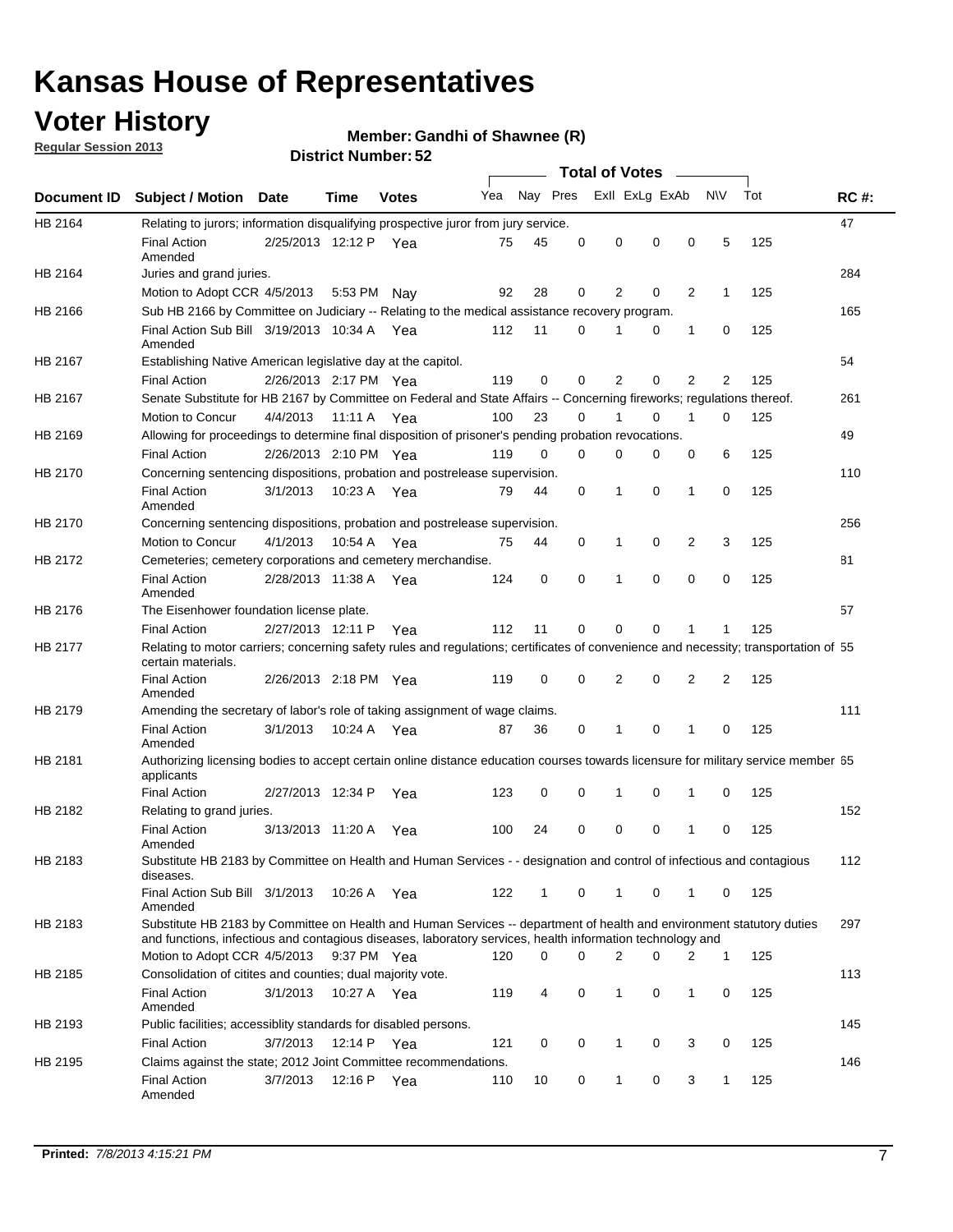## **Voter History**

**Member: Gandhi of Shawnee (R)** 

**Regular Session 2013**

|                |                                                                                                                                                                             |                       |             |              |     |          |   | <b>Total of Votes</b> |   |              |            |     |             |
|----------------|-----------------------------------------------------------------------------------------------------------------------------------------------------------------------------|-----------------------|-------------|--------------|-----|----------|---|-----------------------|---|--------------|------------|-----|-------------|
| Document ID    | <b>Subject / Motion Date</b>                                                                                                                                                |                       | Time        | <b>Votes</b> | Yea | Nay Pres |   | Exll ExLg ExAb        |   |              | <b>N/A</b> | Tot | <b>RC#:</b> |
| HB 2197        | Kansas state high school activities association; membership of board of directors and executive board.                                                                      |                       |             |              |     |          |   |                       |   |              |            |     | 249         |
|                | <b>Emergency Final</b><br><b>Action Amend</b>                                                                                                                               | 3/26/2013 8:46 PM Yea |             |              | 69  | 53       | 0 |                       | 0 | 2            | 0          | 125 |             |
| HB 2199        | Second amendment protection act.                                                                                                                                            |                       |             |              |     |          |   |                       |   |              |            |     | 157         |
|                | <b>Final Action</b><br>Amended                                                                                                                                              | 3/14/2013 11:34 A     |             | Nav          | 94  | 29       | 0 | 0                     | 0 | 2            | 0          | 125 |             |
| HB 2199        | Senate Substitute for HB 2199 by Committee on Federal and State Affairs--Secretary of Administration; successor; diretor of                                                 |                       |             |              |     |          |   |                       |   |              |            |     | 313         |
|                | accounts and reports; certain rules and regulations; Kansas liguor control act.                                                                                             |                       |             |              |     |          |   |                       |   |              |            |     |             |
|                | Motion to adopt CCR 5/22/2013 2:17 PM Yea                                                                                                                                   |                       |             |              | 89  | 23       | 0 | 1                     | 0 | 12           | 0          | 125 |             |
| HB 2200        | Executive chief information technology officer; office of information tehcnology services.                                                                                  |                       |             |              |     |          |   |                       |   |              |            |     | 114         |
|                | <b>Final Action</b><br>Amended                                                                                                                                              | 3/1/2013              | 10:28 A     | Yea          | 121 | 2        | 0 | 1                     | 0 | 1            | 0          | 125 |             |
| HB 2201        | Telecommunications; regulation by the state corporation commission and distributions from the Kansas universal service<br>fund.                                             |                       |             |              |     |          |   |                       |   |              |            |     | 33          |
|                | <b>Final Action</b><br>Amended                                                                                                                                              | 2/18/2013 11:24 A     |             | Yea          | 118 | 1        | 0 | 2                     | 0 | 4            | 0          | 125 |             |
| HB 2201        | Telecommunications; regulation by the state corporation commission and distributions from the Kansas universal service<br>fund.                                             |                       |             |              |     |          |   |                       |   |              |            |     | 278         |
|                | Motion to Adopt CCR 4/5/2013                                                                                                                                                |                       | 12:57 P     | Yea          | 99  | 20       | 0 | 2                     | 0 | 3            | 1          | 125 |             |
| HB 2202        | Providing automatic relief from certain motor carrier restrictions upon the governor's declaration of emergency.                                                            |                       |             |              |     |          |   |                       |   |              |            |     | 44          |
|                | <b>Final Action</b><br>Amended                                                                                                                                              | 2/20/2013 12:25 P     |             | Yea          | 122 | 0        | 0 | 0                     | 0 | 0            | 3          | 125 |             |
| HB 2203        | Relating to exercise of religion.                                                                                                                                           |                       |             |              |     |          |   |                       |   |              |            |     | 115         |
|                | <b>Final Action</b><br>Amended                                                                                                                                              | 3/1/2013              | 10:31 A     | Yea          | 109 | 14       | 0 | 1                     | 0 | 1            | 0          | 125 |             |
| HB 2203        | Relating to exercise of religion.                                                                                                                                           |                       |             |              |     |          |   |                       |   |              |            |     | 200         |
|                | Motion to Concur                                                                                                                                                            | 3/25/2013 9:41 AM     |             | Yea          | 109 | 12       | 0 | 2                     | 0 | 2            | 0          | 125 |             |
| HB 2204        | Relating to redemption of real property.                                                                                                                                    |                       |             |              |     |          |   |                       |   |              |            |     | 116         |
|                | <b>Final Action</b>                                                                                                                                                         | 3/1/2013              | 10:32 A     | Yea          | 123 | 0        | 0 | 1                     | 0 | 1            | 0          | 125 |             |
| HB 2204        | Amended<br>Extending the judicial branch surcharge for two years.                                                                                                           |                       |             |              |     |          |   |                       |   |              |            |     | 308         |
|                | Motion to adopt CCR 5/13/2013 10:38 A                                                                                                                                       |                       |             | Yea          | 121 | 1        | 0 | 0                     | 0 | 3            | 0          | 125 |             |
| HB 2205        | Adoption hearings; time and waiver of notice.                                                                                                                               |                       |             |              |     |          |   |                       |   |              |            |     | 117         |
|                | <b>Final Action</b>                                                                                                                                                         | 3/1/2013              | 10:33 A Yea |              | 123 | 0        | 0 | 1                     | 0 | 1            | 0          | 125 |             |
|                | Amended                                                                                                                                                                     |                       |             |              |     |          |   |                       |   |              |            |     |             |
| HB 2207        | Substitute HB 2207 by Committee on Agriculture and Natural Resources--Amending provisions relating to the regulation and<br>certification of animal feeding facilities.     |                       |             |              |     |          |   |                       |   |              |            |     | 56          |
|                | Final Action Sub Bill 2/26/2013 2:20 PM Yea                                                                                                                                 |                       |             |              | 119 | 0        | 0 | 2                     | 0 | 2            | 2          | 125 |             |
| <b>HB 2207</b> | Substitute HB 2207 by Committee on Agriculture and Natural Resources--Amending provisions relating to the regulation and 257<br>certification of animal feeding facilities. |                       |             |              |     |          |   |                       |   |              |            |     |             |
|                | Motion to Concur                                                                                                                                                            | 4/1/2013 2:23 PM Yea  |             |              | 119 | 0        | 0 | 1                     | 0 | 3            | 2          | 125 |             |
| HB 2209        | Amendments to the Kansas offender registration act.                                                                                                                         |                       |             |              |     |          |   |                       |   |              |            |     | 66          |
|                | Final Action<br>Amended                                                                                                                                                     | 2/27/2013 12:35 P Yea |             |              | 123 | 0        | 0 | $\mathbf{1}$          | 0 | $\mathbf{1}$ | 0          | 125 |             |
| HB 2210        | Elections; change of party affiliation.                                                                                                                                     |                       |             |              |     |          |   |                       |   |              |            |     | 132         |
|                | <b>Emergency Final</b><br><b>Action Amend</b>                                                                                                                               | 3/1/2013              | 1:02 PM Yea |              | 72  | 49       | 0 |                       | 0 | 1            | 2          | 125 |             |
| HB 2212        | Concerning the requirements to receiving a service grant through the veterans claims assistance program.                                                                    |                       |             |              |     |          |   |                       |   |              |            |     | 118         |
|                | Final Action                                                                                                                                                                | 3/1/2013              | 10:34 A Yea |              | 123 | 0        | 0 | $\mathbf{1}$          | 0 | 1            | 0          | 125 |             |
| HB 2213        | Member elections and retirement benefit determinations and one-time payments under KPERS act of 2015.                                                                       |                       |             |              |     |          |   |                       |   |              |            |     | 27          |
|                | <b>Final Action</b><br>Amended                                                                                                                                              | 2/15/2013 11:19 A Yea |             |              | 115 | 0        | 0 | 2                     | 2 | 3            | 3          | 125 |             |
| HB 2213        | Member elections and retirement benefit determinations and one-time payments under KPERS act of 2015.                                                                       |                       |             |              |     |          |   |                       |   |              |            |     | 311         |
|                | Motion to adopt CCR 5/20/2013 2:11 PM Yea                                                                                                                                   |                       |             |              | 104 | $\Omega$ | 0 | 1                     | 0 | 16           | 4          | 125 |             |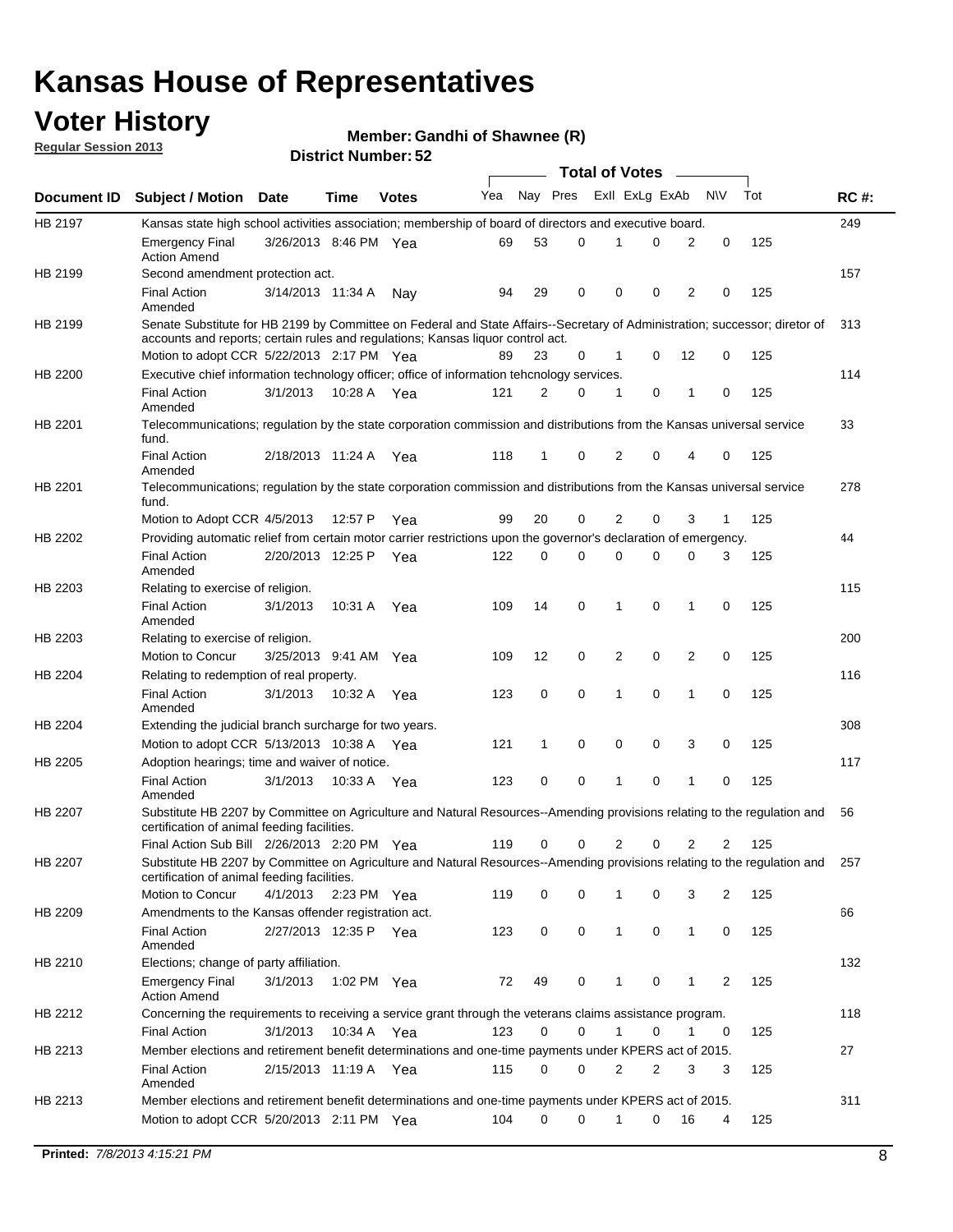## **Voter History**

**Member: Gandhi of Shawnee (R)** 

**Regular Session 2013**

|                    |                                                                                                                                                                                                       |                       |         | אט הסעוווער ועוווסוש <b>בע</b> |              |    |   | <b>Total of Votes</b> |          | $\sim$         |           |     |             |
|--------------------|-------------------------------------------------------------------------------------------------------------------------------------------------------------------------------------------------------|-----------------------|---------|--------------------------------|--------------|----|---|-----------------------|----------|----------------|-----------|-----|-------------|
| <b>Document ID</b> | <b>Subject / Motion Date</b>                                                                                                                                                                          |                       | Time    | <b>Votes</b>                   | Yea Nay Pres |    |   | Exll ExLg ExAb        |          |                | <b>NV</b> | Tot | <b>RC#:</b> |
| HB 2216            | Repealing certain joint committees and amending related statutes; amending the joint committees on special claims against<br>the state.                                                               |                       |         |                                |              |    |   |                       |          |                |           |     | 119         |
|                    | <b>Final Action</b><br>Amended                                                                                                                                                                        | 3/1/2013              | 10:36 A | Yea                            | 91           | 32 | 0 | 1                     | 0        | 1              | 0         | 125 |             |
| HB 2216            | Repealing certain joint committees and amending related statutes; amending the joint committees on special claims against<br>the state.                                                               |                       |         |                                |              |    |   |                       |          |                |           |     | 323         |
|                    | Motion to adopt CCR 6/2/2013                                                                                                                                                                          |                       | 12:18 A | Yea                            | 81           | 28 | 0 | 1                     | 0        | 6              | 9         | 125 |             |
| HB 2217            | Creating the crime of female genital mutilation and setting the penalty.                                                                                                                              |                       |         |                                |              |    |   |                       |          |                |           |     | 120         |
|                    | <b>Final Action</b><br>Amended                                                                                                                                                                        | 3/1/2013              |         | 10:37 A Yea                    | 123          | 0  | 0 | 1                     | 0        | $\mathbf{1}$   | 0         | 125 |             |
| HB 2218            | Driving under the influence of alcohol or drugs; tests; implied consent; administrative hearings.                                                                                                     |                       |         |                                |              |    |   |                       |          |                |           |     | 82          |
|                    | <b>Final Action</b>                                                                                                                                                                                   | 2/28/2013 11:40 A Yea |         |                                | 124          | 0  | 0 |                       | $\Omega$ | 0              | 0         | 125 |             |
| HB 2218            | Driving under the influence of alcohol or drugs; boating under the influence of alcohol or drugs; tests; implied consent;<br>administrative hearings; aggravated battery DUI.                         |                       |         |                                |              |    |   |                       |          |                |           |     | 303         |
|                    | Motion to adopt CCR 5/9/2013 11:46 A                                                                                                                                                                  |                       |         | Yea                            | 120          | 2  | 0 | 1                     | 0        | 1              | 1         | 125 |             |
| HB 2221            | Enacting the equal access act; school employees; professional employees organization.                                                                                                                 |                       |         |                                |              |    |   |                       |          |                |           |     | 83          |
|                    | <b>Final Action</b>                                                                                                                                                                                   | 2/28/2013 11:42 A     |         | Yea                            | 71           | 53 | 0 | 1                     | 0        | 0              | 0         | 125 |             |
| HB 2222            | School districts; bullying policies.                                                                                                                                                                  |                       |         |                                |              |    |   |                       |          |                |           |     | 141         |
|                    | <b>Emergency Final</b><br><b>Action Amend</b>                                                                                                                                                         | 3/1/2013              |         | 1:13 PM $Yea$                  | 119          | 1  | 1 | 1                     | 0        | 1              | 2         | 125 |             |
| HB 2228            | Decreased employer payments to group insurance reserve fund for KPERS plan of death and long-term disability benefits<br>during fiscal years 2014 and 2015.                                           |                       |         |                                |              |    |   |                       |          |                |           |     | 28          |
|                    | <b>Final Action</b><br>Amended                                                                                                                                                                        | 2/15/2013 11:21 A Yea |         |                                | 115          | 0  | 0 | 2                     | 2        | 3              | 3         | 125 |             |
| HB 2231            | Substitute HB 2231 by Committee on Appropriations - Appropriations for FY 2014, FY 2015, FY 2016, FY 2017 and FY 2018<br>for various state agencies; capital improvement projects.                    |                       |         |                                |              |    |   |                       |          |                |           |     | 177         |
|                    | Final Action Sub Bill 3/20/2013 10:29 A Yea<br>Amended                                                                                                                                                |                       |         |                                | 68           | 55 | 0 |                       | 0        | 1              | 0         | 125 |             |
| HB 2234            | Contracts between the Kansas turnpike authority and the Kansas department of transportation.                                                                                                          |                       |         |                                |              |    |   |                       |          |                |           |     | 151         |
|                    | <b>Final Action</b><br>Amended                                                                                                                                                                        | 3/11/2013 11:16 A Yea |         |                                | 81           | 41 | 0 | 0                     | 1        | $\overline{2}$ | 0         | 125 |             |
| HB 2234            | Naming the secretary of transportation as the director of operations of the Kansas turnpike authority; pertaining to certain<br>contracts between the authority and the department of transportation. |                       |         |                                |              |    |   |                       |          |                |           |     | 299         |
|                    | Motion to Adopt CCR 4/5/2013                                                                                                                                                                          |                       | 10:12 P | Yea                            | 76           | 44 | 0 | 2                     | 0        | 2              | 1         | 125 |             |
| HB 2244            | Taxation of watercraft.<br><b>Emergency Final</b>                                                                                                                                                     | 3/26/2013 8:49 PM Yea |         |                                | 107          | 15 | 0 | 1                     | 0        | 2              | 0         | 125 | 250         |
|                    | <b>Action Amend</b>                                                                                                                                                                                   |                       |         |                                |              |    |   |                       |          |                |           |     |             |
| HB 2249            | City annexation of fire district land; double taxation; refund.                                                                                                                                       |                       |         |                                |              |    |   |                       |          |                |           |     | 121         |
|                    | Final Action 3/1/2013 10:39 A Yea<br>Amended                                                                                                                                                          |                       |         |                                | 101          | 22 | 0 | $\mathbf{1}$          | 0        | $\mathbf{1}$   | 0         | 125 |             |
| HB 2249            | Certain property issues; fire districts; historic preservation; solid waste.                                                                                                                          |                       |         |                                |              |    |   |                       |          |                |           |     | 310         |
|                    | Motion to Adopt CCR 5/17/2013 10:25 A Yea                                                                                                                                                             |                       |         |                                | 92           | 18 | 0 | 1                     | 0        | 14             | 0         | 125 |             |
| HB 2252            | Eliminating the statute of limitations for prosecutions of rape and aggravated criminal sodomy.                                                                                                       |                       |         |                                |              |    |   |                       |          |                |           |     | 122         |
|                    | <b>Final Action</b><br>Amended                                                                                                                                                                        | 3/1/2013              |         | 10:40 A Yea                    | 123          | 0  | 0 |                       | 0        | 1              | 0         | 125 |             |
| HB 2253            | Abortion; prohibiting funding for abortion services; amending late-term abortion and woman's- right-to-know statutes.                                                                                 |                       |         |                                |              |    |   |                       |          |                |           |     | 178         |
|                    | <b>Final Action</b><br>Amended                                                                                                                                                                        | 3/20/2013 10:31 A Yea |         |                                | 92           | 31 | 0 | 1                     | 0        | 1              | 0         | 125 |             |
| HB 2253            | Abortion; prohibiting funding for abortion services; amending late-term abortion and woman's- right-to-know statutes.                                                                                 |                       |         |                                |              |    |   |                       |          |                |           |     | 301         |
|                    | Motion to Adopt CCR 4/5/2013                                                                                                                                                                          |                       |         | 10:34 P Yea                    | 90           | 30 | 0 | 2                     | 0        | 2              | 1         | 125 |             |
| HB 2255            | Economic development; investments in telecommunications machinery and equipment.                                                                                                                      |                       |         |                                |              |    |   |                       |          |                |           |     | 142         |
|                    | EFA Sub Bill<br>Amended                                                                                                                                                                               | 3/1/2013              |         | 1:15 PM $Yea$                  | 116          | 5  | 0 | -1                    | 0        | 1              | 2         | 125 |             |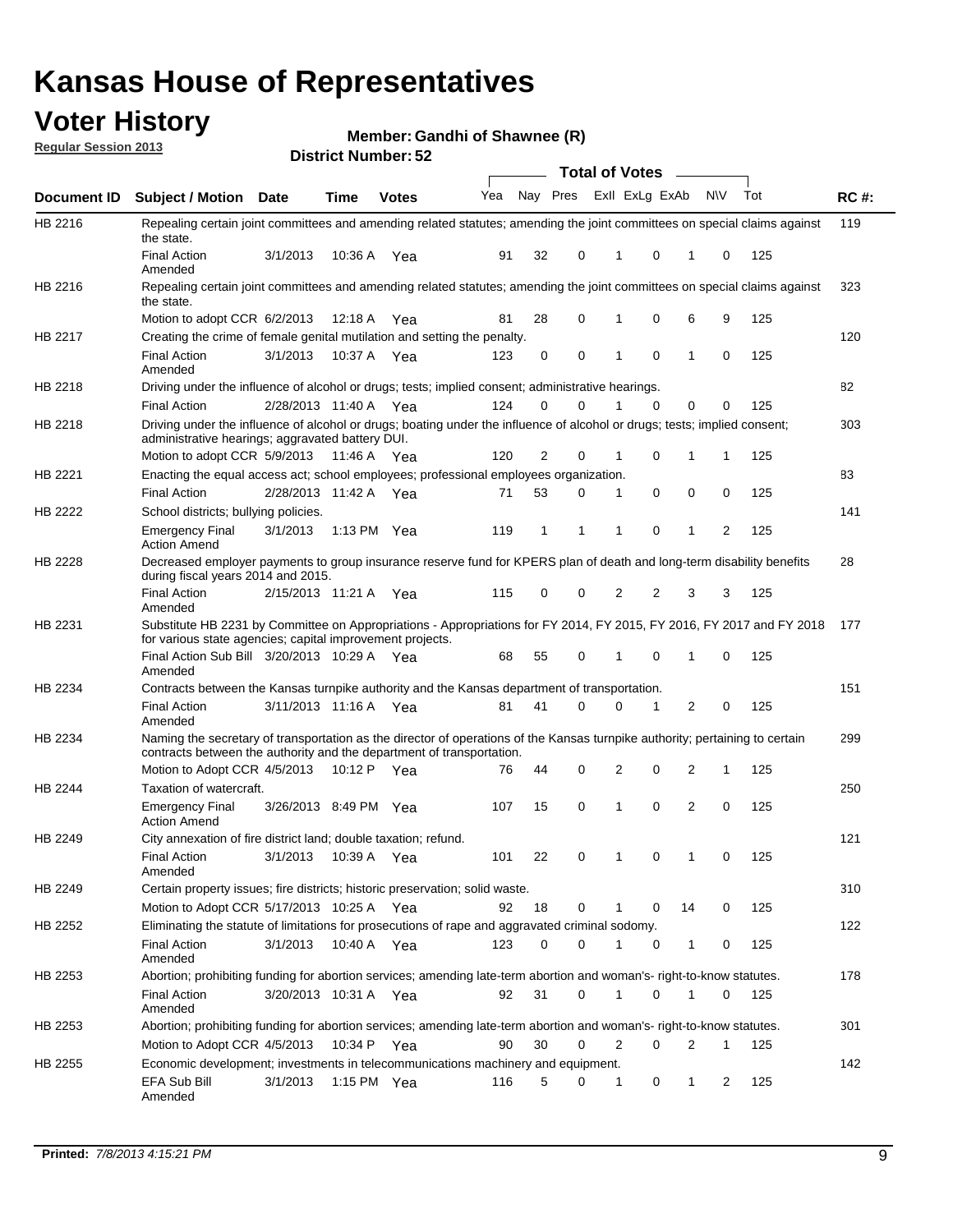## **Voter History**

**Member: Gandhi of Shawnee (R)** 

**Regular Session 2013**

|                    |                                                                                                                                                                                       |                       |             | אט הסעוווטנו ועוווסוש |     |          |             | <b>Total of Votes</b> |              | $\sim$       |                |     |             |
|--------------------|---------------------------------------------------------------------------------------------------------------------------------------------------------------------------------------|-----------------------|-------------|-----------------------|-----|----------|-------------|-----------------------|--------------|--------------|----------------|-----|-------------|
| <b>Document ID</b> | <b>Subject / Motion Date</b>                                                                                                                                                          |                       | <b>Time</b> | <b>Votes</b>          | Yea | Nay Pres |             | Exll ExLg ExAb        |              |              | <b>NV</b>      | Tot | <b>RC#:</b> |
| HB 2259            | Domestic relations; relating to dissolution of marriage;                                                                                                                              |                       |             |                       |     |          |             |                       |              |              |                |     | 58          |
|                    | <b>Final Action</b>                                                                                                                                                                   | 2/27/2013 12:12 P     |             | Yea                   | 123 | 0        | 0           | 1                     | 0            | 1            | 0              | 125 |             |
| HB 2261            | Authorizing the expenditure of unencumbered balances held by school district; removing the cap for contingency reserve<br>fund.                                                       |                       |             |                       |     |          |             |                       |              |              |                |     | 48          |
|                    | <b>Final Action</b><br>Amended                                                                                                                                                        | 2/25/2013 12:13 P     |             | Yea                   | 120 | 0        | 0           | 0                     | 0            | 0            | 5              | 125 |             |
| HB 2261            | School districts; expenditure of unencumbered bala ces; removing the cap for contingency reserve fund; establishing celebrate 305<br>freedom week; bullying policies. ies.            |                       |             |                       |     |          |             |                       |              |              |                |     |             |
|                    | Motion to adopt CCR 5/9/2013 2:25 PM Yea                                                                                                                                              |                       |             |                       | 119 | 1        | 0           | 1                     | 0            | 4            | 0              | 125 |             |
| HB 2262            | Substitute HB 2262 by Committee on Appropriations - Amending the percentage amount that is deposited into the oil and gas 210<br>valuation depletion trust fund from 12.41% to 8.25%. |                       |             |                       |     |          |             |                       |              |              |                |     |             |
|                    | Final Action Sub Bill 3/26/2013 9:58 AM Yea                                                                                                                                           |                       |             |                       | 96  | 23       | 0           |                       | 0            | 5            | 0              | 125 |             |
| HB 2267            | Income tax, credits, high performance incentive program; subtraction modifications, certain expenses related to living dinor<br>organ donations.                                      |                       |             |                       |     |          |             |                       |              |              |                |     | 252         |
|                    | <b>Emergency Final</b><br><b>Action Amend</b>                                                                                                                                         | 3/26/2013 8:52 PM Yea |             |                       | 106 | 16       | 0           | 1                     | 0            | 2            | 0              | 125 |             |
| HB 2269            | John Bower memorial highway.                                                                                                                                                          |                       |             |                       |     |          |             |                       |              |              |                |     | 84          |
|                    | <b>Final Action</b><br>Amended                                                                                                                                                        | 2/28/2013 11:44 A Yea |             |                       | 114 | 10       | 0           | 1                     | 0            | 0            | 0              | 125 |             |
| <b>HB 2272</b>     | Exempting IRB-purchased property from property taxatin without state ownerhsip requirement.                                                                                           |                       |             |                       |     |          |             |                       |              |              |                |     | 123         |
|                    | <b>Final Action</b>                                                                                                                                                                   | 3/1/2013              | 10:41 A     | Yea                   | 123 | 0        | 0           | 1                     | 0            | $\mathbf{1}$ | 0              | 125 |             |
| HB 2278            | Creating a penalty enhancement for the theft or burglary of a firearm.                                                                                                                |                       |             |                       |     |          |             |                       |              |              |                |     | 135         |
|                    | <b>Emergency Final</b><br><b>Action Amend</b>                                                                                                                                         | 3/1/2013              | 1:06 PM Yea |                       | 117 | 4        | $\mathbf 0$ | 1                     | $\Omega$     | 1            | $\overline{2}$ | 125 |             |
| HB 2280            | School districts; establishing celebrate freedom week and related curriculum.                                                                                                         |                       |             |                       |     |          |             |                       |              |              |                |     | 140         |
|                    | <b>Emergency Final</b><br><b>Action Amend</b>                                                                                                                                         | 3/1/2013              | 1:12 PM Yea |                       | 95  | 25       | 1           | 1                     | 0            | 1            | 2              | 125 |             |
| HB 2294            | Kansas uniform securities act.                                                                                                                                                        |                       |             |                       |     |          |             |                       |              |              |                |     | 124         |
|                    | <b>Final Action</b>                                                                                                                                                                   | 3/1/2013              | 10:42 A     | Yea                   | 123 | 0        | 0           | 1                     | 0            | 1            | 0              | 125 |             |
| HB 2296            | Campaign finance; permitted uses of campaign funds.                                                                                                                                   |                       |             |                       |     |          |             |                       |              |              |                |     | 148         |
|                    | <b>Final Action</b>                                                                                                                                                                   | 3/8/2013              | 11:12 A Yea |                       | 120 | 1        | 0           | 0                     | $\mathbf{1}$ | 2            | $\mathbf{1}$   | 125 |             |
| HB 2298            | Amending the crimes of interference with law enforcement and giving a false alarm.                                                                                                    |                       |             |                       |     |          |             |                       |              |              |                |     | 136         |
|                    | <b>Emergency Final</b><br>Action                                                                                                                                                      | 3/1/2013              | 1:07 PM Yea |                       | 121 | 0        | 0           | 1                     | 0            | 1            | 2              | 125 |             |
| HB 2302            | Relating to drug screening, criminal history record check and fingerprinting of certain persons and employees.                                                                        |                       |             |                       |     |          |             |                       |              |              |                |     | 85          |
|                    | <b>Final Action</b><br>Amended                                                                                                                                                        | 2/28/2013 11:45 A     |             | Yea                   | 124 | 0        | $\Omega$    | 1                     | 0            | 0            | 0              | 125 |             |
| HB 2303            | Relating to drivier's license fees; driving under the influence equipment fund.                                                                                                       |                       |             |                       |     |          |             |                       |              |              |                |     | 125         |
|                    | <b>Final Action</b><br>Amended                                                                                                                                                        | 3/1/2013              | 10:44 A     | Yea                   | 113 | 10       | 0           | 1                     | 0            | 1            | 0              | 125 |             |
| HB 2305            | Kansas storage tank act and containment of underground storage tanks.                                                                                                                 |                       |             |                       |     |          |             |                       |              |              |                |     | 126         |
|                    | Final Action                                                                                                                                                                          | 3/1/2013              | 10:45 A     | Yea                   | 123 | 0        | 0           | 1                     | 0            | 1            | 0              | 125 |             |
| HB 2305            | Kansas storage tank act and containment of underground storage tanks.                                                                                                                 |                       |             |                       |     |          |             |                       |              |              |                |     | 197         |
|                    | Motion to Concur                                                                                                                                                                      | 3/22/2013 11:36 A     |             | Yea                   | 119 | 0        | 0           | $\overline{c}$        | 0            | 3            | $\mathbf{1}$   | 125 |             |
| HB 2311            | Increasing delinquent registration fees.                                                                                                                                              |                       |             |                       |     |          |             |                       |              |              |                |     | 127         |
|                    | <b>Final Action</b>                                                                                                                                                                   | 3/1/2013              | 10:50 A     | Nay                   | 24  | 99       | 0           | 1                     | 0            | $\mathbf{1}$ | 0              | 125 |             |
| HB 2312            | Kansas uninsurable health insurance plan; increase in life time limit.                                                                                                                |                       |             |                       |     |          |             |                       |              |              |                |     | 95          |
|                    | <b>Final Action</b>                                                                                                                                                                   | 3/1/2013              | 9:53 AM Yea |                       | 123 | 0        | 0           |                       | 0            | 1            | 0              | 125 |             |
| HB 2318            | Authorizing use of motorcycle headlamp modulation systems and side lamps.                                                                                                             |                       |             |                       |     |          |             |                       |              |              |                |     | 128         |
|                    | <b>Final Action</b><br>Amended                                                                                                                                                        | 3/1/2013              | 10:52 A     | Yea                   | 123 | 0        | 0           | 1                     | 0            | 1            | 0              | 125 |             |
| HB 2318            | Authorizing use of motorcycle headlamp modulation systems and side lamps.                                                                                                             |                       |             |                       |     |          |             |                       |              |              |                |     | 201         |
|                    | Motion to Concur                                                                                                                                                                      | 3/25/2013 9:44 AM Yea |             |                       | 121 | 0        | 0           | 2                     | 0            | 2            | 0              | 125 |             |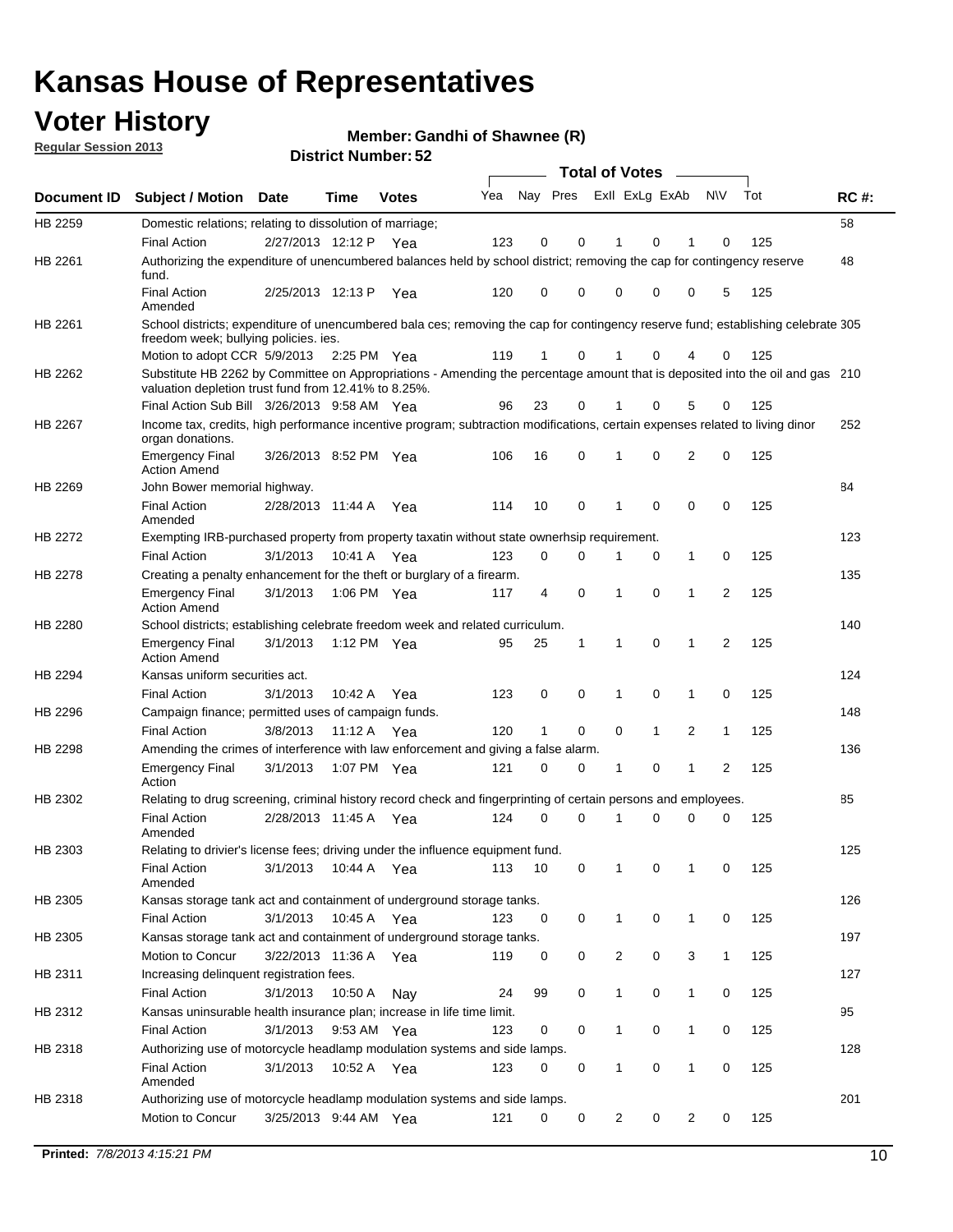## **Voter History**

**Regular Session 2013**

#### **Member: Gandhi of Shawnee (R)**

|                |                                                                                                                                                                                             |                       |             |               |     |             |             | <b>Total of Votes</b> |             |                |             |     |             |
|----------------|---------------------------------------------------------------------------------------------------------------------------------------------------------------------------------------------|-----------------------|-------------|---------------|-----|-------------|-------------|-----------------------|-------------|----------------|-------------|-----|-------------|
| Document ID    | <b>Subject / Motion</b>                                                                                                                                                                     | <b>Date</b>           | Time        | <b>Votes</b>  | Yea | Nay Pres    |             | Exll ExLg ExAb        |             |                | <b>NV</b>   | Tot | <b>RC#:</b> |
| HB 2319        | Creating the coalition of innovative districts act.                                                                                                                                         |                       |             |               |     |             |             |                       |             |                |             |     | 149         |
|                | <b>Final Action</b><br>Amended                                                                                                                                                              | 3/8/2013              | 11:17 A     | Yea           | 74  | 47          | 0           | 0                     | 1           | 3              | 0           | 125 |             |
| HB 2319        | Creating the coalition of innovative districts act.<br>Motion to Adopt CCR 4/5/2013                                                                                                         |                       |             | 1:03 PM Yea   | 71  | 47          | 0           | 2                     | 0           | 3              | 2           | 125 | 279         |
| HB 2322        | Relating to the division of health of the department of health and environment.                                                                                                             |                       |             |               |     |             |             |                       |             |                |             |     | 86          |
|                | <b>Final Action</b><br>Amended                                                                                                                                                              | 2/28/2013 11:46 A Yea |             |               | 118 | 6           | 0           | 1                     | 0           | 0              | 0           | 125 |             |
| HB 2326        | VoIP and IP enabled services.                                                                                                                                                               |                       |             |               |     |             |             |                       |             |                |             |     | 129         |
|                | <b>Final Action</b><br>Amended                                                                                                                                                              | 3/1/2013              | 10:53 A     | Yea           | 123 | $\mathbf 0$ | 0           | 1                     | $\mathbf 0$ | 1              | $\mathbf 0$ | 125 |             |
| HB 2338        | Courts; docket fees.                                                                                                                                                                        |                       |             |               |     |             |             |                       |             |                |             |     | 211         |
|                | <b>Final Action</b><br>Amended                                                                                                                                                              | 3/26/2013 10:00 A     |             | Yea           | 67  | 52          | 0           | $\mathbf 1$           | 0           | 5              | 0           | 125 |             |
| HB 2339        | Allowing insurers to return premiums to a policyholder separate from the notice of an adverse underwriting decision.                                                                        |                       |             |               |     |             |             |                       |             |                |             |     | 67          |
|                | <b>Final Action</b>                                                                                                                                                                         | 2/28/2013 11:16 A Yea |             |               | 124 | 0           | 0           | 1                     | 0           | 0              | 0           | 125 |             |
| HB 2339        | Combining life insurance with certain additional health related riders, insurance agents-lines of insurance, health insurance for 287<br>certain firefighters and law enforcement officers. |                       |             |               |     |             |             |                       |             |                |             |     |             |
|                | Motion to Adopt CCR 4/5/2013 7:15 PM Yea                                                                                                                                                    |                       |             |               | 116 | 4           | 0           | 2                     | 0           | 2              | 1           | 125 |             |
| HB 2343        | Relating to the secretary of health and environment; office of laboratory services.                                                                                                         |                       |             |               |     |             |             |                       |             |                |             |     | 130         |
|                | <b>Final Action</b>                                                                                                                                                                         | 3/1/2013              | 10:54 A Yea |               | 89  | 34          | 0           | $\mathbf{1}$          | 0           | 1              | 0           | 125 |             |
| HB 2349        | School districts; audit by legislative post audit committee.<br><b>Final Action</b>                                                                                                         | 2/28/2013 11:48 A Yea |             |               | 120 | 4           | 0           | 1                     | $\Omega$    | $\Omega$       | 0           | 125 | 87          |
|                | Amended                                                                                                                                                                                     |                       |             |               |     |             |             |                       |             |                |             |     |             |
| HB 2349        | School districts; audit by legislative post audit committee.                                                                                                                                |                       |             |               |     |             |             |                       |             |                |             |     | 291         |
|                | Motion to Concur                                                                                                                                                                            | 4/5/2013              |             | 7:55 PM Yea   | 118 | 2           | 0           | 2                     | 0           | 2              | 1           | 125 |             |
| HB 2352        | Maximum benefits increased for certain members of the Kansas police and firemen's retirement system.                                                                                        |                       |             |               |     |             |             |                       |             |                |             |     | 88          |
|                | <b>Final Action</b>                                                                                                                                                                         | 2/28/2013 11:49 A     |             | Yea           | 124 | 0           | 0           | 1                     | 0           | 0              | 0           | 125 |             |
| HB 2353        | Adding certain controlled substances as schedule I drugs.<br><b>Emergency Final</b>                                                                                                         | 3/1/2013              |             | 1:09 PM Yea   | 121 | $\mathbf 0$ | 0           | 1                     | 0           | 1              | 2           | 125 | 138         |
| HB 2357        | Action<br>242nd engineer company ae" KS army national guard ae" membrial highway.                                                                                                           |                       |             |               |     |             |             |                       |             |                |             |     | 96          |
|                | <b>Final Action</b>                                                                                                                                                                         | 3/1/2013              |             | 9:54 AM Yea   | 123 | 0           | 0           | 1                     | 0           | 1              | 0           | 125 |             |
| <b>HB 2357</b> | 242nd engineer company-KS army national guard- highway.                                                                                                                                     |                       |             |               |     |             |             |                       |             |                |             |     | 202         |
|                | Motion to Concur                                                                                                                                                                            | 3/25/2013 9:47 AM Yea |             |               | 121 | $\mathbf 0$ | $\mathbf 0$ | $\overline{2}$        | $\mathbf 0$ | $\overline{2}$ | 0           | 125 |             |
| HB 2363        | Exempting certain aggregate mining operations from department of health and environment regulations.                                                                                        |                       |             |               |     |             |             |                       |             |                |             |     | 131         |
|                | <b>Final Action</b><br>Amended                                                                                                                                                              | 3/1/2013              | 10:56 A     | Yea           | 123 | 0           | 0           | 1                     | 0           | 1              | 0           | 125 |             |
| HB 2363        | Water; wastewater regulations for sand and gravel; streams, dams and water obstructions.                                                                                                    |                       |             |               |     |             |             |                       |             |                |             |     | 280         |
|                | Motion to Adopt CCR 4/5/2013                                                                                                                                                                |                       |             | 1:10 PM $Yea$ | 119 | 0           | 0           | 2                     | 0           | 3              | 1           | 125 |             |
| HB 2368        | Relating to the governor's mental health services planning council.                                                                                                                         |                       |             |               |     |             |             |                       |             |                |             |     | 137         |
|                | <b>Emergency Final</b><br><b>Action Amend</b>                                                                                                                                               | 3/1/2013              |             | 1:08 PM Yea   | 121 | 0           | 0           | $\mathbf{1}$          | 0           | 1              | 2           | 125 |             |
| HB 2377        | Relating to court fees and costs; judicial branch surcharge fund.                                                                                                                           |                       |             |               |     |             |             |                       |             |                |             |     | 212         |
|                | <b>Final Action</b>                                                                                                                                                                         | 3/26/2013 10:01 A Yea |             |               | 118 | 1           | 0           |                       | 0           | 5              | 0           | 125 |             |
| HB 2378        | Sales tax exemption for sales of certain machinery and equipment used for surface mining activities.                                                                                        |                       |             |               |     |             |             |                       |             |                |             |     | 251         |
|                | <b>Emergency Final</b><br><b>Action Amend</b>                                                                                                                                               | 3/26/2013 8:51 PM Yea |             |               | 104 | 18          | 0           | 1                     | 0           | 2              | 0           | 125 |             |
| HB 2381        | Election campaign finance; removing certain limitations to contributions made during legislative sessions.                                                                                  |                       |             |               |     |             |             |                       |             |                |             |     | 198         |
|                | <b>Final Action</b><br>Amended                                                                                                                                                              | 3/25/2013 9:30 AM Yea |             |               | 100 | 21          | 0           | $\overline{2}$        | 0           | 2              | 0           | 125 |             |
| HB 2387        | Clarifying that felony murder is not a lesser included offense of capital murder.                                                                                                           |                       |             |               |     |             |             |                       |             |                |             |     | 213         |
|                | <b>Final Action</b>                                                                                                                                                                         | 3/26/2013 10:02 A     |             | Yea           | 117 | 2           | 0           | $\mathbf{1}$          | 0           | 5              | 0           | 125 |             |
|                | Printed: 7/8/2013 4:15:21 PM                                                                                                                                                                |                       |             |               |     |             |             |                       |             |                |             |     | 11          |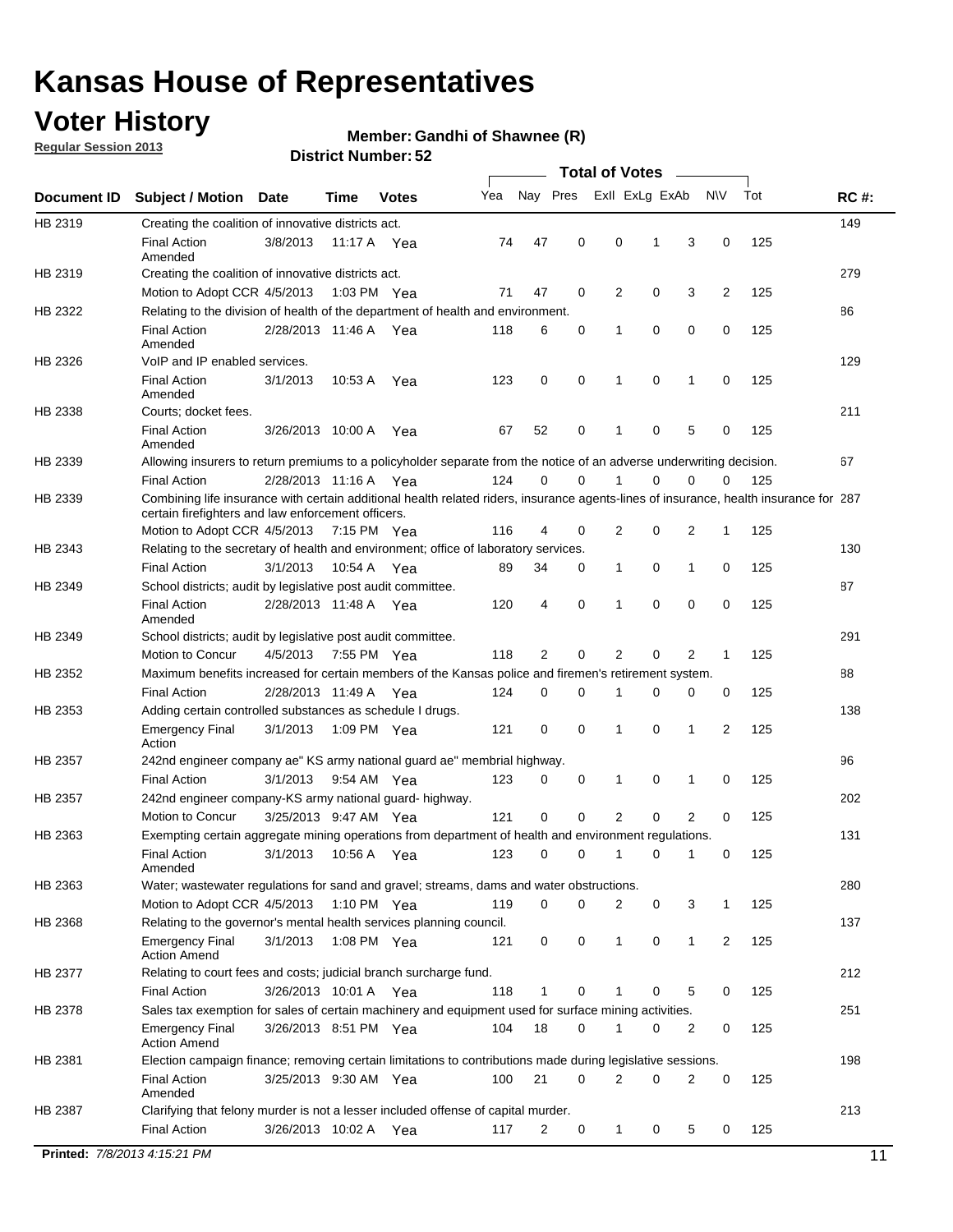## **Voter History**

**Member: Gandhi of Shawnee (R)** 

**Regular Session 2013**

|                 |                                                                                                                                                                                                                                                  |                       |         | אט <sub>י</sub> וסעווואר ועו ואטוע |     |              |             |              | <b>Total of Votes</b> | $\overline{\phantom{a}}$ |           |     |             |
|-----------------|--------------------------------------------------------------------------------------------------------------------------------------------------------------------------------------------------------------------------------------------------|-----------------------|---------|------------------------------------|-----|--------------|-------------|--------------|-----------------------|--------------------------|-----------|-----|-------------|
| Document ID     | <b>Subject / Motion Date</b>                                                                                                                                                                                                                     |                       | Time    | <b>Votes</b>                       | Yea | Nay Pres     |             |              | Exll ExLg ExAb        |                          | <b>NV</b> | Tot | <b>RC#:</b> |
| HB 2389         | Capital murder; notice of intent to seek the death penalty.                                                                                                                                                                                      |                       |         |                                    |     |              |             |              |                       |                          |           |     | 214         |
|                 | <b>Final Action</b>                                                                                                                                                                                                                              | 3/26/2013 10:03 A     |         | Nay                                | 118 | 1            | 0           | 1            | 0                     | 5                        | 0         | 125 |             |
| HB 2391         | School finance; amount of tax levy authorized to finance ancillary school facilities.                                                                                                                                                            |                       |         |                                    |     |              |             |              |                       |                          |           |     | 237         |
|                 | <b>Emergency Final</b><br><b>Action Amend</b>                                                                                                                                                                                                    | 3/26/2013 8:30 PM Yea |         |                                    | 64  | 57           | $\Omega$    | 1            | 0                     | $\overline{2}$           | 1         | 125 |             |
| HB 2391         | Senate Substitute for HB 2391 by Committee on Ways and Means - Creating the joint committee on uniform educational<br>standards oversight.                                                                                                       |                       |         |                                    |     |              |             |              |                       |                          |           |     | 321         |
|                 | Sub Motion to Concur 6/1/2013                                                                                                                                                                                                                    |                       | 10:06 P | Yea                                | 55  | 58           | 0           | 0            | 0                     | 6                        | 6         | 125 |             |
| HB 2396         | Allowing the secretary of administration to identify state owned real property as surplus property and establishing an appeals 253<br>process of such identification; also amending procedures for the disposition of state surplus real estate. |                       |         |                                    |     |              |             |              |                       |                          |           |     |             |
|                 | <b>Emergency Final</b><br><b>Action Amend</b>                                                                                                                                                                                                    | 3/26/2013 8:53 PM Yea |         |                                    | 122 | 0            | $\Omega$    |              | $\Omega$              | 2                        | 0         | 125 |             |
| HB 2403         | Issuing \$1,500,000,000 of pension obligation bonds to finance a portion of the unfunded actuarial liability of KPERS.                                                                                                                           |                       |         |                                    |     |              |             |              |                       |                          |           |     | 236         |
|                 | <b>Final Action</b><br>Amended                                                                                                                                                                                                                   | 3/26/2013 8:29 PM     |         | Nav                                | 73  | 49           | 0           | 1            | 0                     | 2                        | 0         | 125 |             |
| <b>HCR 5014</b> | Urging approval of the Presidential Permit application allowing the construction and operation of the TransCanada Keystone<br>XL Pipeline.                                                                                                       |                       |         |                                    |     |              |             |              |                       |                          |           |     | 215         |
|                 | <b>Final Action</b>                                                                                                                                                                                                                              | 3/26/2013 10:05 A     |         | Yea                                | 108 | 11           | 0           | 1            | 0                     | 5                        | 0         | 125 |             |
| HR 6004         | Rules of House of Representatives, permanent rules of the 2013-2014 biennium.                                                                                                                                                                    |                       |         |                                    |     |              |             |              |                       |                          |           |     | 4           |
|                 | <b>Final Action</b><br>Amended                                                                                                                                                                                                                   | 1/28/2013 11:09 A Yea |         |                                    | 82  | 40           | $\Omega$    | 0            | 0                     | 3                        | 0         | 125 |             |
| SB <sub>1</sub> | Legislative Post Audit; periodic audits of the State treasurer and the pooled money investment board.                                                                                                                                            |                       |         |                                    |     |              |             |              |                       |                          |           |     | 216         |
|                 | <b>Final Action</b><br>Amended                                                                                                                                                                                                                   | 3/26/2013 10:06 A     |         | Yea                                | 118 | 1            | $\Omega$    | 1            | 0                     | 5                        | 0         | 125 |             |
| SB 16           | Kansas racketeer influenced and corrupt organization act, criminal street gangs.                                                                                                                                                                 |                       |         |                                    |     |              |             |              |                       |                          |           |     | 217         |
|                 | <b>Final Action</b><br>Amended                                                                                                                                                                                                                   | 3/26/2013 10:12 A Yea |         |                                    | 74  | 45           | 0           | 1            | 0                     | 5                        | 0         | 125 |             |
| <b>SB 20</b>    | Civil procedure; temporary restraining orders and poverty affidavits.                                                                                                                                                                            |                       |         |                                    |     |              |             |              |                       |                          |           |     | 190         |
|                 | <b>Final Action</b><br>Amended                                                                                                                                                                                                                   | 3/22/2013 11:15 A     |         | Yea                                | 119 | 0            | 0           | 2            | $\Omega$              | 3                        | 1         | 125 |             |
| SB 20           | Civil procedure; temporary restraining orders and poverty affidavits.                                                                                                                                                                            |                       |         |                                    |     |              |             |              |                       |                          |           |     | 304         |
|                 | Motion to adopt CCR 5/9/2013                                                                                                                                                                                                                     |                       |         | 2:21 PM Yea                        | 119 | $\mathbf{1}$ | 0           | 1            | 0                     | 4                        | 0         | 125 |             |
| <b>SB 21</b>    | Firearms; criminal possession of a firearm; expungement; personal and family protection act.                                                                                                                                                     |                       |         |                                    |     |              |             |              |                       |                          |           |     | 255         |
|                 | <b>Emergency Final</b><br>Action                                                                                                                                                                                                                 | 3/26/2013 8:56 PM Yea |         |                                    | 119 | 3            | $\Omega$    | 1            | 0                     | 2                        | 0         | 125 |             |
| <b>SB 23</b>    | Continuation of statewide tax levy for public schools.                                                                                                                                                                                           |                       |         |                                    |     |              |             |              |                       |                          |           |     | 243         |
|                 | <b>Emergency Final</b><br><b>Action Amend</b>                                                                                                                                                                                                    | 3/26/2013 8:38 PM Yea |         |                                    | 122 | 0            | 0           | 1            | 0                     | 2                        | 0         | 125 |             |
| SB 23           | School districts; sttewide tax levy for public schools; school finance amendments.                                                                                                                                                               |                       |         |                                    |     |              |             |              |                       |                          |           |     | 296         |
|                 | Motion to Adopt CCR 4/5/2013                                                                                                                                                                                                                     |                       |         | 9:32 PM Yea                        | 119 | 1            | 0           |              | 2<br>0                | 2                        | 1         | 125 |             |
| <b>SB 24</b>    | Insurance - Risk-based capital requirements for property, casualty and life insurance companies.                                                                                                                                                 |                       |         |                                    |     |              |             |              |                       |                          |           |     | 204         |
|                 | Final Action                                                                                                                                                                                                                                     | 3/26/2013 9:50 AM Yea |         |                                    | 119 | 0            | 0           | 1            | 0                     | 5                        | 0         | 125 |             |
| <b>SB 25</b>    | Insurance-Risk-based capital requirements for health organizations.                                                                                                                                                                              |                       |         |                                    |     |              |             |              |                       |                          |           |     | 205         |
|                 | Final Action                                                                                                                                                                                                                                     | 3/26/2013 9:51 AM Yea |         |                                    | 119 | 0            | 0           | 1            | 0                     | 5                        | 0         | 125 |             |
| <b>SB 27</b>    | Eligibility of students under the military service scholarship program act.                                                                                                                                                                      |                       |         |                                    |     |              |             |              |                       |                          |           |     | 166         |
|                 | <b>Final Action</b><br>Amended                                                                                                                                                                                                                   | 3/19/2013 10:35 A Yea |         |                                    | 123 | 0            | 0           |              | 0                     | 1                        | 0         | 125 |             |
| SB 28           | Authorizing the division of emergency management within the adjutant general's department to accept certain real property.                                                                                                                       |                       |         |                                    |     |              |             |              |                       |                          |           |     | 184         |
|                 | <b>Final Action</b>                                                                                                                                                                                                                              | 3/21/2013 11:22 A Yea |         |                                    | 121 | 0            | $\mathbf 0$ | $\mathbf{1}$ | 0                     | 3                        | 0         | 125 |             |
| SB 37           | Kansas home inspectors professional competence and financial responsibility act.                                                                                                                                                                 |                       |         |                                    |     |              |             |              |                       |                          |           |     | 218         |
|                 | <b>Final Action</b>                                                                                                                                                                                                                              | 3/26/2013 10:14 A Yea |         |                                    | 102 | 17           | 0           | 1            | 0                     | 5                        | 0         | 125 |             |
| SB 51           | Health insurance coverage for bankers association.                                                                                                                                                                                               |                       |         |                                    |     |              |             |              |                       |                          |           |     | 189         |
|                 | Final Action                                                                                                                                                                                                                                     | 3/22/2013 11:14 A Yea |         |                                    | 119 | 0            | 0           |              | 2<br>0                | 3                        | 1         | 125 |             |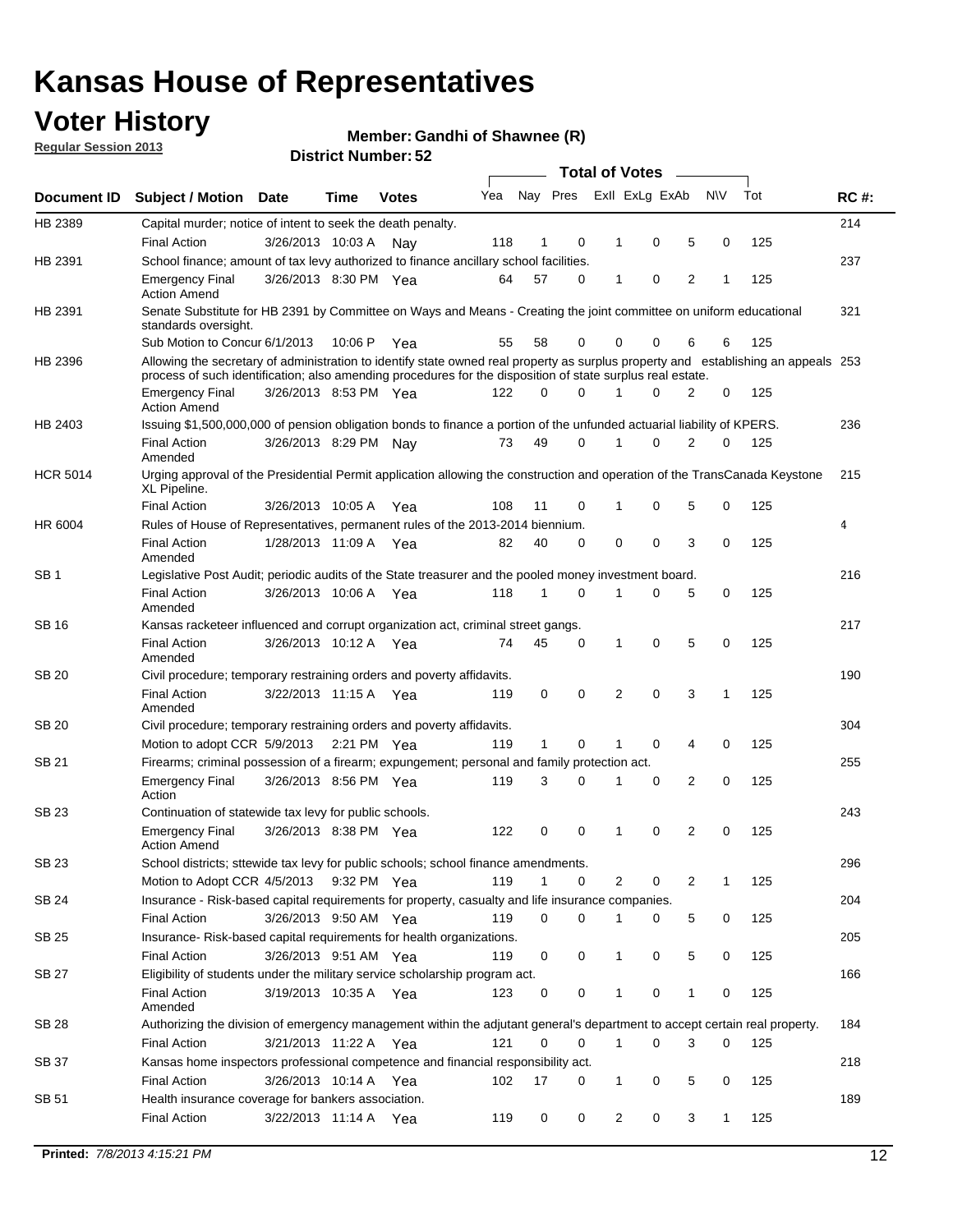## **Voter History**

**Member: Gandhi of Shawnee (R)** 

**Regular Session 2013**

| Document ID  | <b>Subject / Motion Date</b>                                                                                                                                                                                                               |                       | Time        | <b>Votes</b> | Yea | Nay Pres |             | Exll ExLg ExAb |   |                | <b>NV</b>      | Tot | <b>RC#:</b> |
|--------------|--------------------------------------------------------------------------------------------------------------------------------------------------------------------------------------------------------------------------------------------|-----------------------|-------------|--------------|-----|----------|-------------|----------------|---|----------------|----------------|-----|-------------|
| SB 52        | Mortgage interest rate cap increase.                                                                                                                                                                                                       |                       |             |              |     |          |             |                |   |                |                |     | 238         |
|              | <b>Emergency Final</b><br>Action                                                                                                                                                                                                           | 3/26/2013 8:32 PM Yea |             |              | 120 | 2        | 0           |                | 0 | 2              | 0              | 125 |             |
| SB 56        | Transferring the recognition of county fair associations from the secretary of agriculture to the board of county<br>commissioners.                                                                                                        |                       |             |              |     |          |             |                |   |                |                |     | 191         |
|              | <b>Final Action</b><br>Amended                                                                                                                                                                                                             | 3/22/2013 11:21 A     |             | Yea          | 119 | 0        | 0           | 2              | 0 | 3              | 1              | 125 |             |
| SB 57        | Substitute for SB 57 by Committee on Agriculture - Agriculture; powers and duties of the department of agriculture relating to<br>poultry improvement plan and domesticated deer.                                                          |                       |             |              |     |          |             |                |   |                |                |     | 192         |
|              | Final Action Sub Bill 3/22/2013 11:24 A Yea<br>Amended                                                                                                                                                                                     |                       |             |              | 79  | 40       | 0           | 2              | 0 | 3              | 1              | 125 |             |
| SB 57        | Substitute for SB 57 by Committee on Agriculture - Agriculture; powers and duties of the department of agriculture relating to<br>poultry improvement plan, stockyards and domesticated deer.                                              |                       |             |              |     |          |             |                |   |                |                |     | 262         |
|              | Motion to adopt CCR 4/4/2013 2:18 PM Yea                                                                                                                                                                                                   |                       |             |              | 80  | 42       | 0           | 1              | 0 | 2              | 0              | 125 |             |
| SB 58        | Sentencing for unlawful manufacturing of controlled substances.                                                                                                                                                                            |                       |             |              |     |          |             |                |   |                |                |     | 219         |
|              | <b>Final Action</b>                                                                                                                                                                                                                        | 3/26/2013 10:15 A     |             | Yea          | 119 | 0        | 0           | 1              | 0 | 5              | 0              | 125 |             |
| <b>SB 59</b> | Attorney general; reward for information.                                                                                                                                                                                                  |                       |             |              |     |          |             |                |   |                |                |     | 193         |
|              | <b>Final Action</b>                                                                                                                                                                                                                        | 3/22/2013 11:25 A     |             | Yea          | 119 | 0        | 0           | 2              | 0 | 3              | 1              | 125 |             |
| SB 62        | Making gas pipeline safety terminology consistent with federal regulations.                                                                                                                                                                |                       |             |              |     |          |             |                |   |                |                |     | 163         |
|              | <b>Final Action</b>                                                                                                                                                                                                                        | 3/19/2013 10:32 A     |             | Yea          | 123 | 0        | 0           | 1              | 0 | 1              | 0              | 125 |             |
| SB 63        | Elections; voting crimes, penalties and prosecution.                                                                                                                                                                                       |                       |             |              |     |          |             |                |   |                |                |     | 246         |
|              | <b>Emergency Final</b><br><b>Action Amend</b>                                                                                                                                                                                              | 3/26/2013 8:42 PM Yea |             |              | 69  | 53       | $\mathbf 0$ | 1              | 0 | $\overline{2}$ | $\mathbf 0$    | 125 |             |
| SB 68        | Driver's license examinations; locations.                                                                                                                                                                                                  |                       |             |              |     |          |             |                |   |                |                |     | 220         |
|              | <b>Final Action</b>                                                                                                                                                                                                                        | 3/26/2013 10:16 A     |             | Yea          | 116 | 3        | 0           | 1              | 0 | 5              | 0              | 125 |             |
| SB 69        | Motor vehicles; vehicle registration and license plates.                                                                                                                                                                                   |                       |             |              |     |          |             |                |   |                |                |     | 167         |
|              | <b>Final Action</b>                                                                                                                                                                                                                        | 3/19/2013 10:37 A     |             | Yea          | 117 | 6        | 0           | 1              | 0 | $\mathbf{1}$   | 0              | 125 |             |
| SB 74        | Prison-made goods act; prohibiting prisoner production of manufactured or modular homes.                                                                                                                                                   |                       |             |              |     |          |             |                |   |                |                |     | 221         |
|              | <b>Final Action</b>                                                                                                                                                                                                                        | 3/26/2013 10:19 A     |             | Nay          | 87  | 32       | 0           | 1              | 0 | 5              | 0              | 125 |             |
| SB 75        | Record requirements and civil penalties relating to sales of plastic bulk merchandise containers.                                                                                                                                          |                       |             |              |     |          |             |                |   |                |                |     | 222         |
|              | <b>Final Action</b>                                                                                                                                                                                                                        | 3/26/2013 10:21 A     |             | Yea          | 101 | 18       | 0           | 1              | 0 | 5              | 0              | 125 |             |
| SB 81        | Open records; requests for criminal justice information; restriction of certain officials' information from publicly accessible<br>records.<br><b>Final Action</b>                                                                         |                       |             |              |     | 0        | 0           | 2              | 0 | 3              |                | 125 | 194         |
|              | Amended                                                                                                                                                                                                                                    | 3/22/2013 11:27 A     |             | Yea          | 119 |          |             |                |   |                |                |     |             |
| <b>SB 83</b> | House Substitute for SB 83 by Committee on Taxation - Income tax deductions and modifications; severance tax; sales tax;<br>delinquent tax liabilities.<br>Final Action Sub Bill 3/21/2013 11:30 A Yea                                     |                       |             |              | 96  | 25       | 0           | 1              | 0 | 3              | 0              | 125 | 187         |
| SB 83        | House Substitute for SB 83 by Committee on Taxation--Income tax deductions and modifications; severance tax; sales tax and 260                                                                                                             |                       |             |              |     |          |             |                |   |                |                |     |             |
|              | compensating use tax, preseumptions relating to nexus; property tax, exemptions, new automobile manufacturinge property;<br>taxation of watercraft; leased commercial and industrial property appeals; correction of clerical errors.      |                       |             |              |     |          |             |                |   |                |                |     |             |
|              | Motion to adopt CCR 4/3/2013                                                                                                                                                                                                               |                       | 10:35 A Yea |              | 104 | 15       | 0           | $\mathbf{1}$   | 0 | 3              | 2              | 125 |             |
| SB 84        | House Substitute for SB 84 by Committee on Taxation - Reduction to state income tax rates based on selected actual state<br>general fund receipts computations; distribution of revenues from sales and compensating use tax; reduction of |                       |             |              |     |          | $\Omega$    |                | 0 | 3              | $\Omega$       |     | 188         |
| SB 84        | Final Action Sub Bill 3/21/2013 11:34 A Yea<br>Amended<br>House Substitute for SB 84 -- Reduction to state income tax rates based on selected actual state general fund receipts                                                           |                       |             |              | 82  | 39       |             |                |   |                |                | 125 | 317         |
|              | computations; reduction of itemized deductions.<br>Motion to adopt CCR 5/28/2013 2:32 PM ExAb                                                                                                                                              |                       |             |              | 42  | 71       | 0           |                | 0 | 9              | $\overline{2}$ | 125 |             |
| SB 84        | House Substitute for SB 84 -- Reduction to state income tax rates based on selected actual state general fund receipts                                                                                                                     |                       |             |              |     |          |             |                |   |                |                |     | 319         |
|              | computations; reduction of itemized deductions.<br>Motion to adopt CCR 5/30/2013 9:14 PM ExAb                                                                                                                                              |                       |             |              | 18  | 94       | 0           |                | 0 | 9              | 3              | 125 |             |
| SB 85        | Motor vehicle insurance; providing proof of insurance by cellular phone or portable electronic device.                                                                                                                                     |                       |             |              |     |          |             |                |   |                |                |     | 175         |
|              | <b>Final Action</b>                                                                                                                                                                                                                        | 3/20/2013 10:25 A Yea |             |              | 123 | 0        | $\Omega$    |                | 0 | 1              | 0              | 125 |             |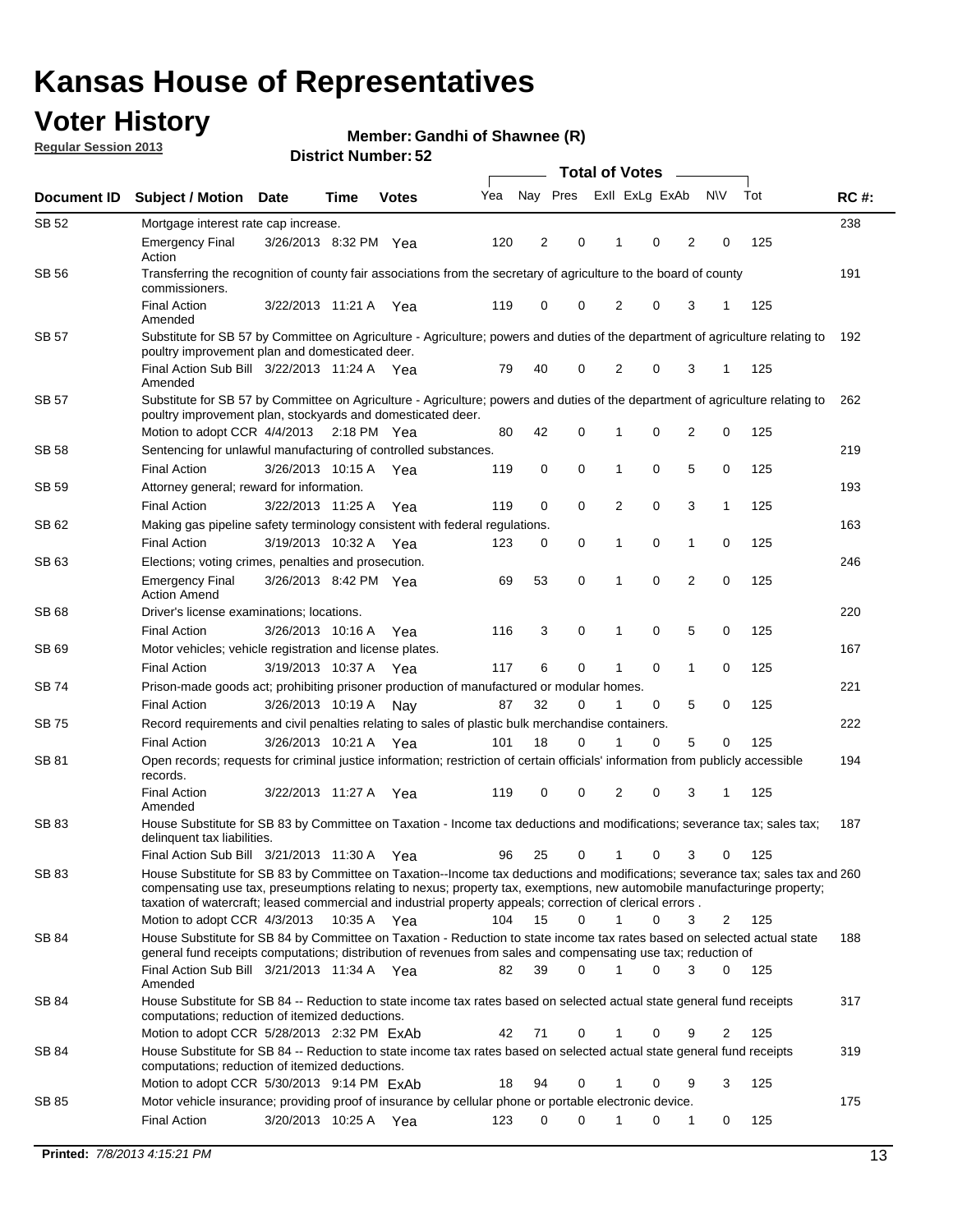## **Voter History**

**Regular Session 2013**

**Member: Gandhi of Shawnee (R)** 

|                    |                                                                                                       | אט וסמווואז ועווסו    |             | <b>Total of Votes</b> |     |                |              |  |              |                |                |              |     |             |
|--------------------|-------------------------------------------------------------------------------------------------------|-----------------------|-------------|-----------------------|-----|----------------|--------------|--|--------------|----------------|----------------|--------------|-----|-------------|
| <b>Document ID</b> | <b>Subject / Motion</b>                                                                               | <b>Date</b>           | Time        | <b>Votes</b>          | Yea |                | Nay Pres     |  |              | Exll ExLg ExAb |                | N\V          | Tot | <b>RC#:</b> |
| <b>SB 88</b>       | Increasing the children's advocacy center assessment fee.                                             |                       |             |                       |     |                |              |  |              |                |                |              |     | 223         |
|                    | <b>Final Action</b><br>Amended                                                                        | 3/26/2013 10:22 A Yea |             |                       | 118 | $\mathbf{1}$   | 0            |  | 1            | 0              | 5              | 0            | 125 |             |
| SB 96              | Motor vehicles; counties with multiple registration facilities; additional registration fee.          |                       |             |                       |     |                |              |  |              |                |                |              |     | 224         |
|                    | <b>Final Action</b><br>Amended                                                                        | 3/26/2013 10:24 A     |             | Yea                   | 106 | 12             | 0            |  | 1            | 0              | 5              | 1            | 125 |             |
| SB 96              | Additional motor vehicle registration fees.                                                           |                       |             |                       |     |                |              |  |              |                |                |              |     | 263         |
|                    | Motion to adopt CCR 4/4/2013 2:21 PM Yea                                                              |                       |             |                       | 114 | 8              | $\mathbf 0$  |  | 1            | 0              | 2              | 0            | 125 |             |
| SB 102             | Requiring the state treasurer to provide a list of daily deposits to the secretary of administration. |                       |             |                       |     |                |              |  |              |                |                |              |     | 195         |
|                    | <b>Final Action</b><br>Amended                                                                        | 3/22/2013 11:28 A Yea |             |                       | 119 | 0              | 0            |  | 2            | 0              | 3              | 1            | 125 |             |
| SB 102             | Enacting the second amendment protection act.                                                         |                       |             |                       |     |                |              |  |              |                |                |              |     | 295         |
|                    | Motion to Adopt CCR 4/5/2013                                                                          |                       | 9:20 PM Nay |                       | 96  | 24             | 0            |  | 2            | 0              | $\overline{2}$ | $\mathbf{1}$ | 125 |             |
| <b>SB 111</b>      | Establishing Native American legislative day at the capitol; awarding of high school diplomas.        |                       |             |                       |     |                |              |  |              |                |                |              | 245 |             |
|                    | <b>Emergency Final</b><br><b>Action Amend</b>                                                         | 3/26/2013 8:41 PM Yea |             |                       | 122 | $\mathbf 0$    | $\Omega$     |  |              | 0              | 2              | 0            | 125 |             |
| SB 113             | Credit unions; changes in certain loan limitations.                                                   |                       |             |                       |     |                |              |  |              |                |                |              |     | 234         |
|                    | <b>Emergency Final</b><br>Action                                                                      | 3/26/2013 8:25 PM Yea |             |                       | 122 | $\mathbf 0$    | 0            |  | 1            | 0              | $\overline{2}$ | $\mathbf 0$  | 125 |             |
| <b>SB 118</b>      | Relating to law enforcement reporting and investigation of missing persons.                           |                       |             |                       |     |                |              |  |              |                |                |              |     | 225         |
|                    | <b>Final Action</b>                                                                                   | 3/26/2013 10:25 A Yea |             |                       | 119 | 0              | 0            |  | 1            | 0              | 5              | 0            | 125 |             |
| SB 120             | Enacting the Kansas farmers' market promotion act.                                                    |                       |             |                       |     |                |              |  |              |                |                |              |     | 196         |
|                    | <b>Final Action</b><br>Amended                                                                        | 3/22/2013 11:31 A Yea |             |                       | 68  | 51             | 0            |  | 2            | $\mathbf 0$    | 3              | 1            | 125 |             |
| SB 122             | Kansas administrative procedure act; service of order or notice.                                      |                       |             |                       |     |                |              |  |              |                |                |              |     | 226         |
|                    | <b>Final Action</b><br>Amended                                                                        | 3/26/2013 10:26 A Yea |             |                       | 119 | 0              | $\mathbf 0$  |  | 1            | 0              | 5              | 0            | 125 |             |
| <b>SB 122</b>      | Elections; unauthorized voting disclosures.                                                           |                       |             |                       |     |                |              |  |              |                |                |              |     | 286         |
|                    | Motion to Adopt CCR 4/5/2013                                                                          |                       | 6:23 PM     | Yea                   | 89  | 31             | 0            |  | 2            | 0              | $\overline{c}$ | $\mathbf{1}$ | 125 |             |
| SB 124             | Amending the Kansas restraint of trade act.                                                           |                       |             |                       |     |                |              |  |              |                |                |              |     | 227         |
|                    | <b>Final Action</b><br>Amended                                                                        | 3/26/2013 10:27 A     |             | Yea                   | 116 | $\overline{2}$ | 1            |  | 1            | $\mathbf 0$    | 5              | $\mathbf 0$  | 125 |             |
| SB 124             | Amending the Kansas restraint of trade act.                                                           |                       |             |                       |     |                |              |  |              |                |                |              |     | 273         |
|                    | Motion to Adopt CCR 4/5/2013                                                                          |                       | 11:06 A     | Yea                   | 97  | 23             | 0            |  | 2            | 0              | 2              | 1            | 125 |             |
| <b>SB 128</b>      | Career technical education incentive program amendments.                                              |                       |             |                       |     |                |              |  |              |                |                |              |     | 168         |
|                    | <b>Final Action</b><br>Amended                                                                        | 3/19/2013 10:39 A     |             | Yea                   | 123 | 0              | 0            |  | 1            | 0              | 1              | 0            | 125 |             |
| SB 129             | Bank commissioner; certain fees and hearing costs.                                                    |                       |             |                       |     |                |              |  |              |                |                |              |     | 254         |
|                    | Emergency Final<br><b>Action Amend</b>                                                                | 3/26/2013 8:55 PM Yea |             |                       | 110 | 12             | 0            |  | 1            | 0              | 2              | 0            | 125 |             |
| <b>SB 129</b>      | Mortgage interest rate cap increase.                                                                  |                       |             |                       |     |                |              |  |              |                |                |              |     | 272         |
|                    | Motion to Adopt CCR 4/5/2013                                                                          |                       | 10:42 A Yea |                       | 121 | $\mathbf 0$    | 0            |  | 2            | 0              | 2              | 0            | 125 |             |
| SB 135             | Transferring boiler inspection duties from the department of labor to the state fire marshal.         |                       |             |                       |     |                |              |  |              |                |                |              |     | 228         |
|                    | <b>Final Action</b>                                                                                   | 3/26/2013 10:28 A Yea |             |                       | 114 | 5              | 0            |  | $\mathbf{1}$ | 0              | 5              | 0            | 125 |             |
| SB 136             | Providing veterans designation on driver's licenses and nondriver identification cards.               |                       |             |                       |     |                |              |  |              |                |                |              |     | 244         |
|                    | Emergency Final<br><b>Action Amend</b>                                                                | 3/26/2013 8:39 PM Yea |             |                       | 119 | 3              | 0            |  | 1            | 0              | 2              | 0            | 125 |             |
| SB 139             | Kansas money transmitter act.                                                                         |                       |             |                       |     |                |              |  |              |                |                |              |     | 229         |
|                    | <b>Final Action</b>                                                                                   | 3/26/2013 10:30 A Yea |             |                       | 117 | $\mathbf{1}$   | $\mathbf{1}$ |  | 1            | 0              | 5              | 0            | 125 |             |
| SB 142             | Abortion; concerning civil actions related to abortion.                                               |                       |             |                       |     |                |              |  |              |                |                |              |     | 241         |
|                    | <b>Emergency Final</b><br>Action                                                                      | 3/26/2013 8:36 PM Nay |             |                       | 89  | 33             | 0            |  | 1            | 0              | $\overline{2}$ | $\mathbf 0$  | 125 |             |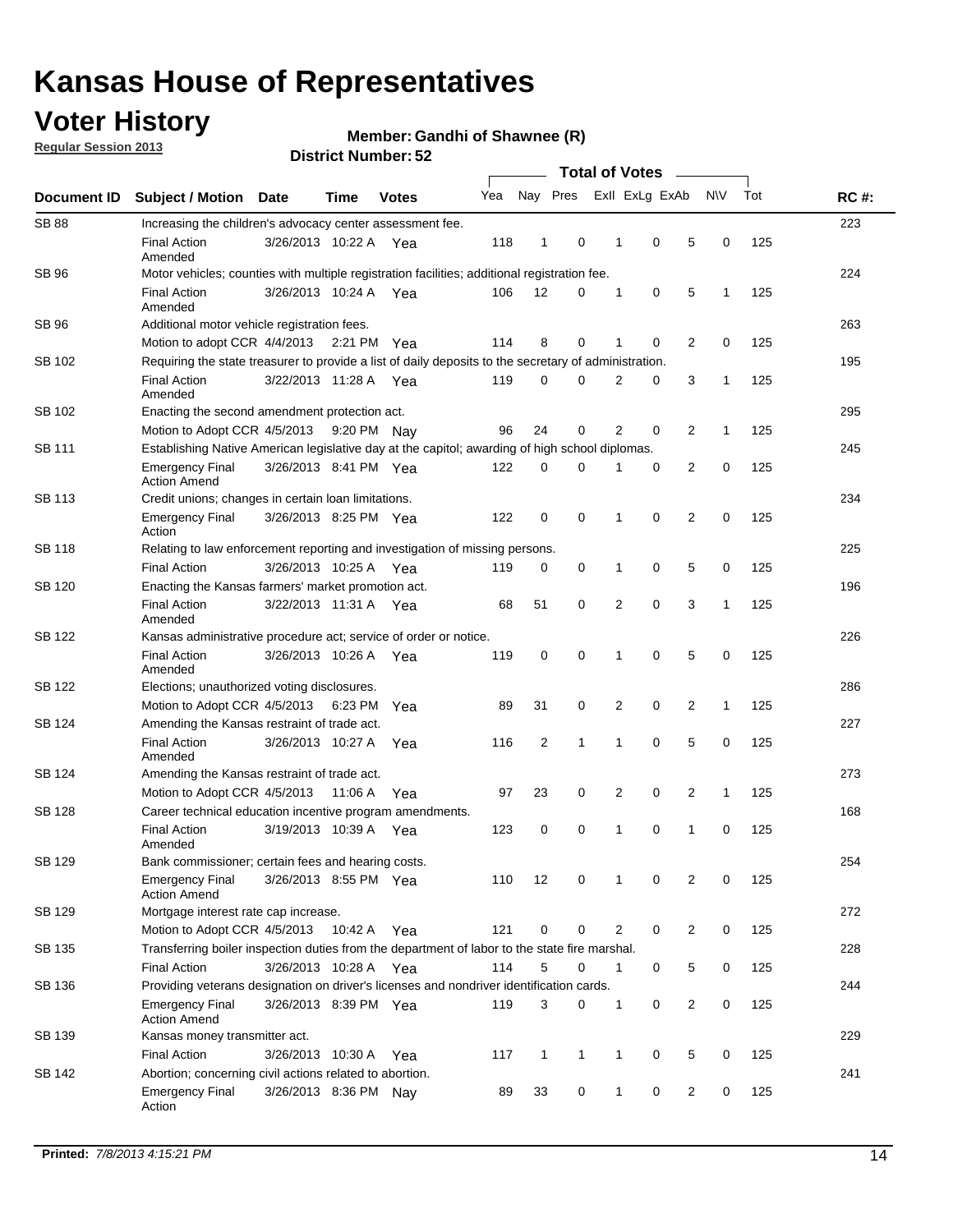## **Voter History**

**Member: Gandhi of Shawnee (R)** 

**Regular Session 2013**

|                 |                                                                                                                                                                                                       |                       |         |                       | <b>Total of Votes</b> |          |   |              |                |                |                |     |             |
|-----------------|-------------------------------------------------------------------------------------------------------------------------------------------------------------------------------------------------------|-----------------------|---------|-----------------------|-----------------------|----------|---|--------------|----------------|----------------|----------------|-----|-------------|
| Document ID     | <b>Subject / Motion Date</b>                                                                                                                                                                          |                       | Time    | <b>Votes</b>          | Yea                   | Nay Pres |   |              | Exll ExLg ExAb |                | <b>NV</b>      | Tot | <b>RC#:</b> |
| <b>SB 149</b>   | Drug screening for recipients of cash assistance and unemployment benefits.                                                                                                                           |                       |         |                       |                       |          |   |              |                |                |                |     | 239         |
|                 | <b>Emergency Final</b><br><b>Action Amend</b>                                                                                                                                                         | 3/26/2013 8:33 PM Yea |         |                       | 106                   | 16       | 0 | 1            | 0              | 2              | 0              | 125 |             |
| SB 164          | Relating to the director of vehicles regulating providers of motor vehicle functions.                                                                                                                 |                       |         |                       |                       |          |   |              |                |                |                |     | 247         |
|                 | <b>Emergency Final</b><br><b>Action Amend</b>                                                                                                                                                         | 3/26/2013 8:43 PM Yea |         |                       | 117                   | 5        | 0 | $\mathbf{1}$ | 0              | 2              | 0              | 125 |             |
| SB 164          | Relating to the director of vehicles regulating providers of motor vehicle functions.                                                                                                                 |                       |         |                       |                       |          |   |              |                |                |                |     | 268         |
|                 | Motion to adopt CCR 4/4/2013 5:32 PM Yea                                                                                                                                                              |                       |         |                       | 111                   | 9        | 0 | $\mathbf{1}$ | 0              | 2              | $\overline{2}$ | 125 |             |
| SB 166          | Insurers supervision, rehabilitation and liquidation act; derivatives.                                                                                                                                |                       |         |                       |                       |          |   |              |                |                |                |     | 206         |
|                 | <b>Final Action</b>                                                                                                                                                                                   | 3/26/2013 9:52 AM Yea |         |                       | 119                   | 0        | 0 | 1            | 0              | 5              | 0              | 125 |             |
| <b>SB 168</b>   | Limiting nuisance actions against certain agricultural activities.                                                                                                                                    |                       |         |                       |                       |          |   |              |                |                |                |     | 169         |
|                 | <b>Final Action</b><br>Amended                                                                                                                                                                        | 3/19/2013 10:40 A Yea |         |                       | 111                   | 12       | 0 | 1            | 0              | 1              | 0              | 125 |             |
| <b>SB 168</b>   | Limiting nuisance actions against certain agricultural activities.                                                                                                                                    |                       |         |                       |                       |          |   |              |                |                |                |     | 264         |
|                 | Motion to adopt CCR 4/4/2013                                                                                                                                                                          |                       |         | $2:30 \text{ PM}$ Yea | 110                   | 12       | 0 | 1            | 0              | 2              | 0              | 125 |             |
| SB 171          | School districts; amendments to Kansas uniform financial accounting and reporting act.                                                                                                                |                       |         |                       |                       |          |   |              |                |                |                |     | 248         |
|                 | <b>Emergency Final</b><br><b>Action Amend</b>                                                                                                                                                         | 3/26/2013 8:44 PM Yea |         |                       | 122                   | 0        | 0 | 1            | 0              | 2              | 0              | 125 |             |
| SB 171          | School districts; amendments to Kansas uniform financial accounting and reporting act.                                                                                                                |                       |         |                       |                       |          |   |              |                |                |                |     | 285         |
|                 | Motion to Adopt CCR 4/5/2013 6:19 PM Yea                                                                                                                                                              |                       |         |                       | 63                    | 57       | 0 | 2            | 0              | 2              |                | 125 |             |
| SB 171          | Appropriations for FY 2013, FY 2014, FY 2015, FY 2016, FY 2017 and FY 2018 for various state agencies; capital<br>improvement projects; claims against the state.                                     |                       |         |                       |                       |          |   |              |                |                |                |     | 320         |
|                 | Motion to adopt CCR 6/1/2013 4:30 PM Yea                                                                                                                                                              |                       |         |                       | 63                    | 51       | 0 | 0            | 0              | 8              | 3              | 125 |             |
| SB 187          | Establishing the workers compensation and employment security boards nominating committee; administrative law judge<br>appointment; workers compensation appeals board.                               |                       |         |                       |                       |          |   |              |                |                |                |     | 242         |
|                 | <b>Emergency Final</b><br><b>Action Amend</b>                                                                                                                                                         | 3/26/2013 8:37 PM Yea |         |                       | 88                    | 34       | 0 | 1            | 0              | 2              | 0              | 125 |             |
| SB 187          | Amending workers compensation law provisions; establishing the workers compensation and employment security boards<br>nominating committee; notice requirements; workplace health and safety program. |                       |         |                       |                       |          |   |              |                |                |                |     | 274         |
|                 | Motion to Adopt CCR 4/5/2013 11:26 A Yea                                                                                                                                                              |                       |         |                       | 89                    | 31       | 0 | 2            | 0              | 3              | 0              | 125 |             |
| SB 199          | University of Kansas medical center; midwest center for stem cell therapy.                                                                                                                            |                       |         |                       |                       |          |   |              |                |                |                |     | 235         |
|                 | <b>Emergency Final</b><br><b>Action Amend</b>                                                                                                                                                         | 3/26/2013 8:26 PM Nav |         |                       | 90                    | 32       | 0 | 1            | 0              | $\overline{2}$ | 0              | 125 |             |
| SB 199          | Health care; stem cell therapy and unused medications.                                                                                                                                                |                       |         |                       |                       |          |   |              |                |                |                |     | 290         |
|                 | Motion to Adopt CCR 4/5/2013                                                                                                                                                                          |                       | 7:52 PM | Nav                   | 90                    | 30       | 0 | 2            | 0              | 2              | 1              | 125 |             |
| SB 216          | Allowing a public building commission to acquire land for a municipal university similar to what such commission is currently<br>allowed to do for any state university.                              |                       |         |                       |                       |          |   |              |                |                |                |     | 185         |
|                 | <b>Final Action</b>                                                                                                                                                                                   | 3/21/2013 11:23 A     |         | Yea                   | 121                   | 0        | 0 | 1            | 0              | 3              | 0              | 125 |             |
| <b>SB 246</b>   | Reconciling amendments to certain statutes.                                                                                                                                                           |                       |         |                       |                       |          |   |              |                |                |                |     | 315         |
|                 | <b>Emergency Final</b><br>Action                                                                                                                                                                      | 5/23/2013 2:14 PM Yea |         |                       | 111                   | 0        | 0 | 1            | 0              | 8              | 5              | 125 |             |
| <b>SCR 1604</b> | Joint rules for the Senate and House of Representatives, 2013-2014.                                                                                                                                   |                       |         |                       |                       |          |   |              |                |                |                |     | 5           |
|                 | <b>Final Action</b><br>Amended                                                                                                                                                                        | 1/28/2013 11:12 A Yea |         |                       | 81                    | 41       | 0 | 0            | 0              | 3              | 0              | 125 |             |
| <b>SCR 1606</b> | Honoring pregnancy maintenance resource centers.                                                                                                                                                      |                       |         |                       |                       |          |   |              |                |                |                |     | 240         |
|                 | <b>Emergency Final</b><br>Action                                                                                                                                                                      | 3/26/2013 8:34 PM Yea |         |                       | 122                   | 0        | 0 | 1            | 0              | 2              | 0              | 125 |             |